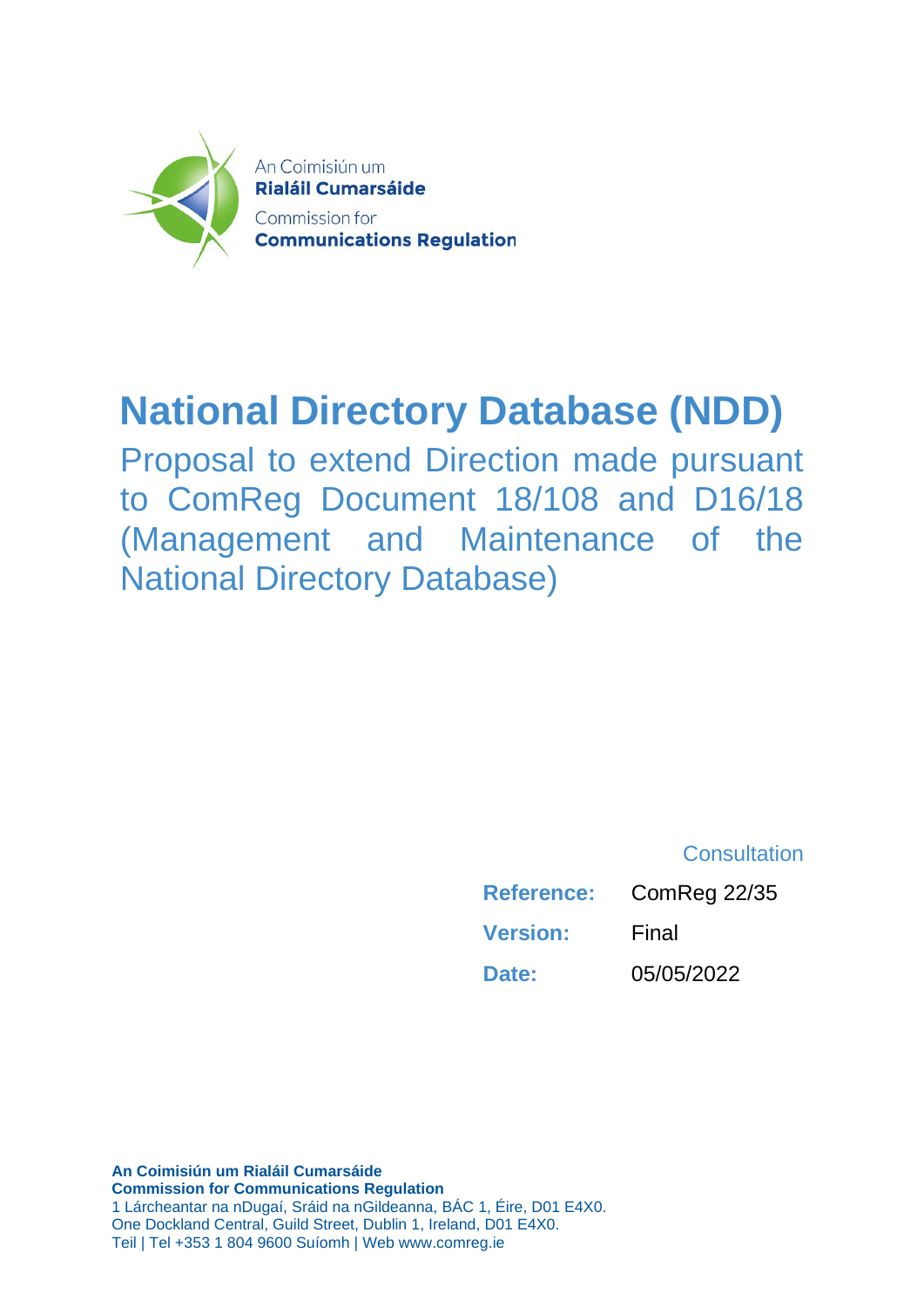### **Legal Disclaimer**

This Consultation is not a binding legal document and also does not contain legal, commercial, financial, technical or other advice. The Commission for Communications Regulation is not bound by it, nor does it necessarily set out the Commission's final or definitive position on particular matters. To the extent that there might be any inconsistency between the contents of this document and the due exercise by it of its functions and powers, and the carrying out by it of its duties and the achievement of relevant objectives under law, such contents are without prejudice to the legal position of the Commission for Communications Regulation. Inappropriate reliance ought not therefore to be placed on the contents of this document.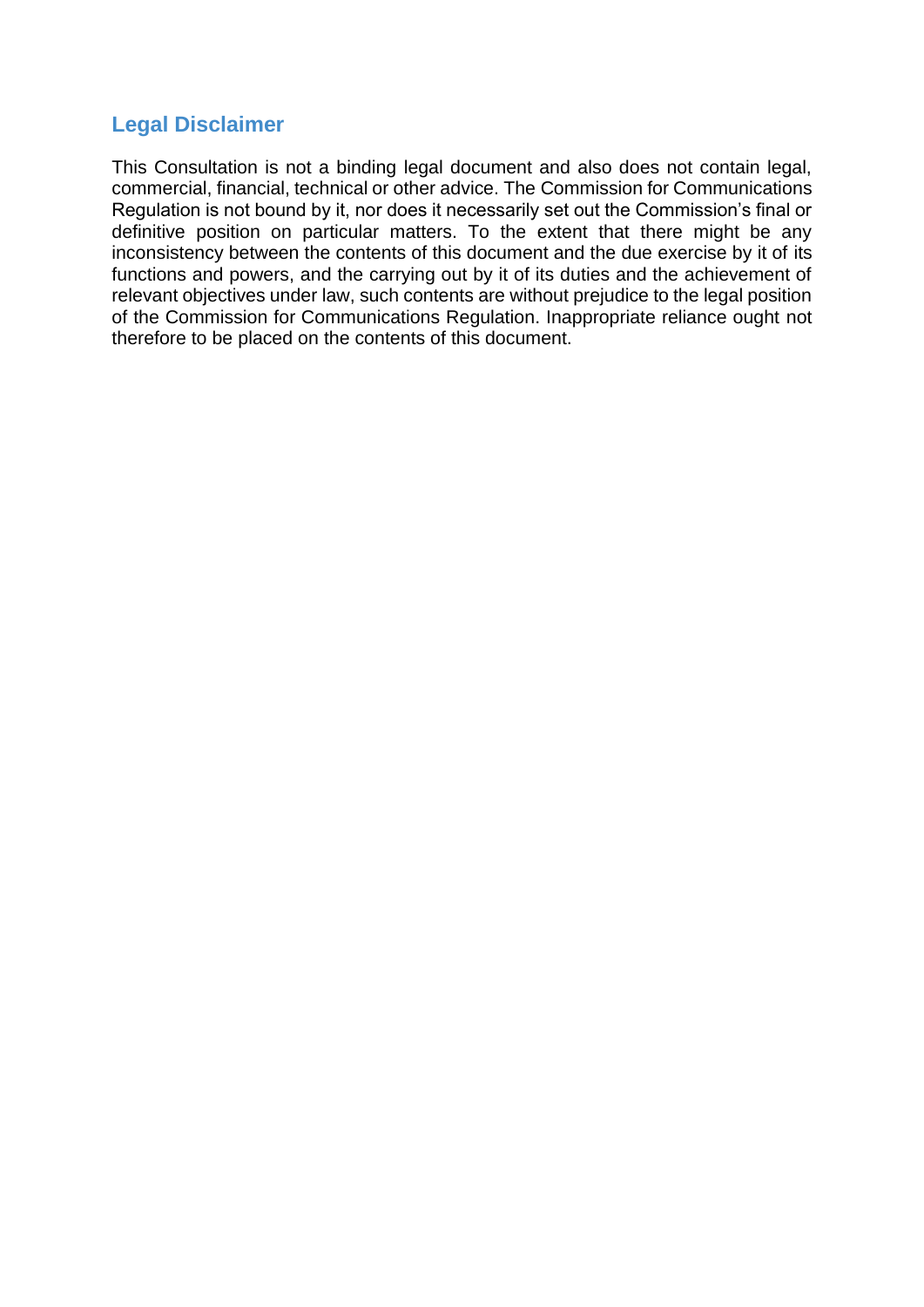# **Content**

| <b>Section</b> |     | Page                                                                                  |  |  |
|----------------|-----|---------------------------------------------------------------------------------------|--|--|
| $\mathbf{1}$   |     |                                                                                       |  |  |
| $\mathbf{2}$   |     |                                                                                       |  |  |
|                | 2.1 | Entries in a Directory and Directory Enquiry Service and the NDD  6                   |  |  |
|                |     | 2.2 Unsolicited communications for the purpose of direct marketing and NDD 7          |  |  |
|                | 2.3 |                                                                                       |  |  |
| 3              |     |                                                                                       |  |  |
|                | 3.1 |                                                                                       |  |  |
|                |     | 3.2 Evolution of the regulatory framework and associated legislative provisions<br>11 |  |  |
|                | 3.3 |                                                                                       |  |  |
|                | 3.4 |                                                                                       |  |  |
| 4              |     |                                                                                       |  |  |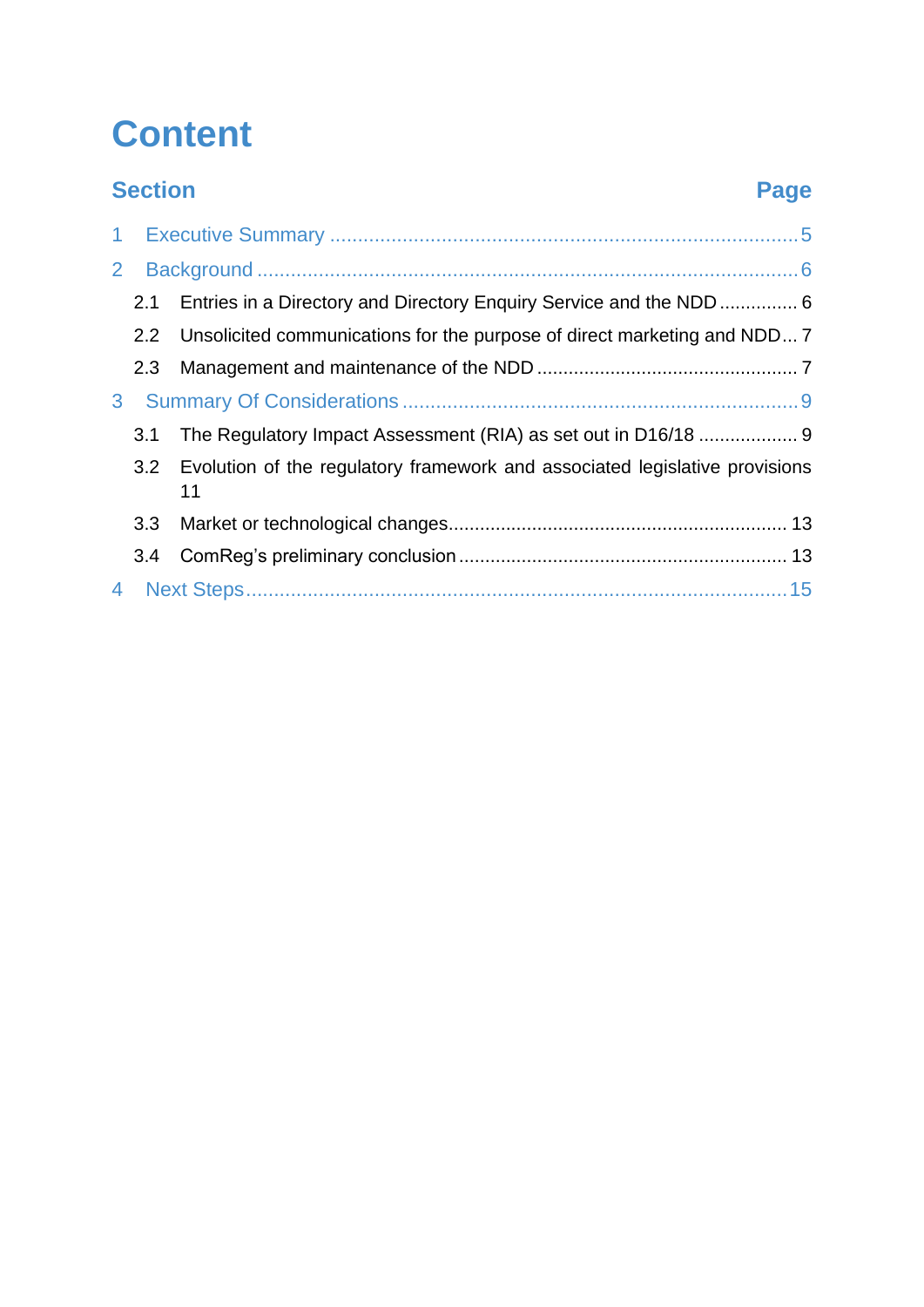## **Annex**

## **Section Page**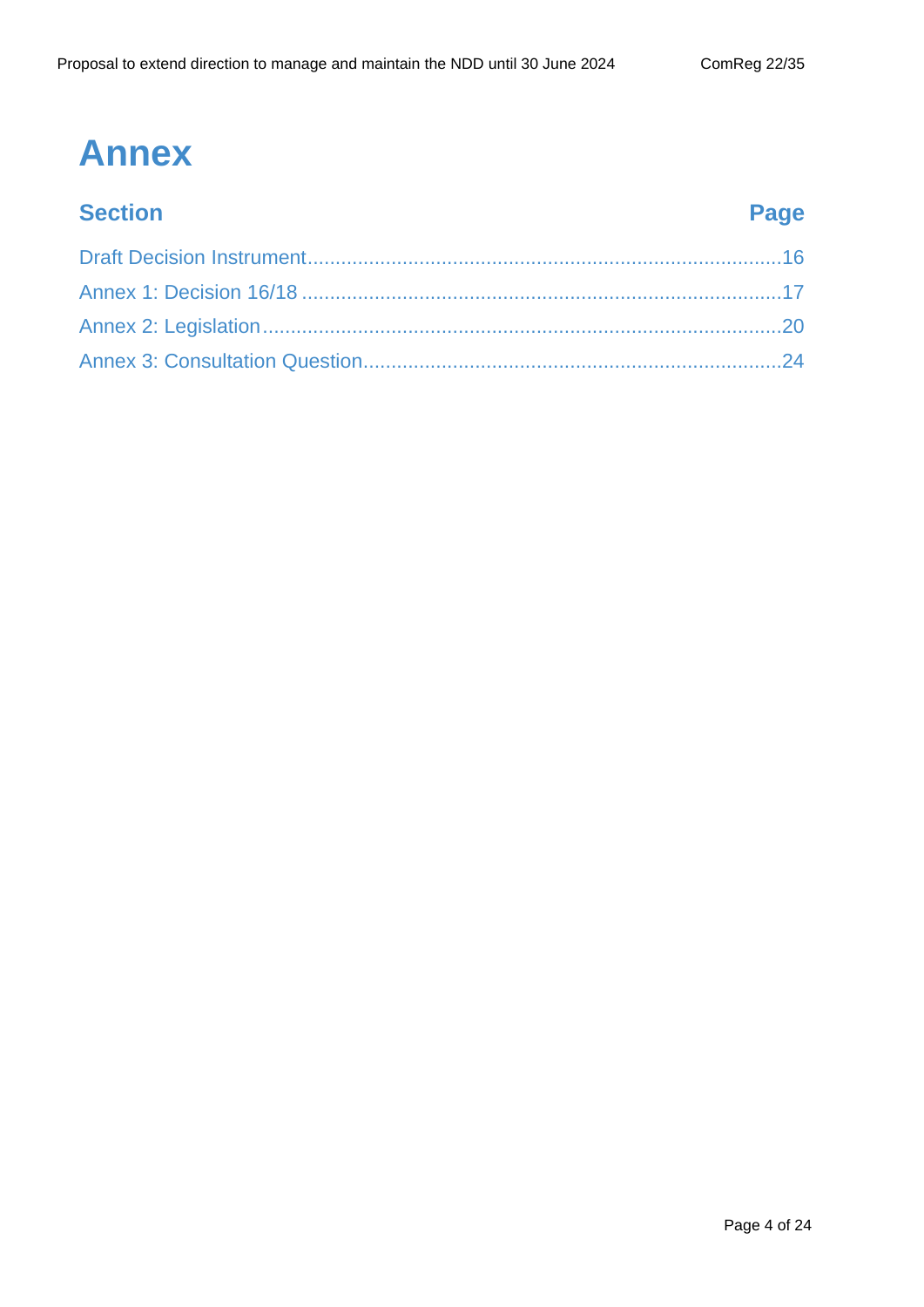## <span id="page-4-0"></span>**1 Executive Summary**

- 1. ComReg has the power to direct an undertaking to manage and maintain the National Directory Database ("NDD") under Regulations 19 and 30 of the European Communities (Electronic Communications Networks and Services) (Universal Service and Users' Rights) Regulations 20111 ("the Universal Service Regulations").
- 2. Porting Access B.V.2 ("PortingXS") is the undertaking directed by the Commission for Communications Regulation ("ComReg") under ComReg Decision D16/183 ("D16/18") to manage and maintain the NDD in accordance with the operational specification<sup>4</sup> agreed with ComReg ("the Operational Specification"), for a minimum period of 3 years, and up to 5 years from 1 July 2019.
- 3. D16/18 is due to expire on 30 June 2022, unless otherwise specified by ComReg. There is provision in D16/18 for ComReg to extend the direction pursuant to D16/18 on PortingXS and have them continue to manage and maintain the NDD beyond 30 June 2022, up to a further maximum 2 year period, to 30 June 2024.
- 4. This Consultation seeks stakeholders' views on ComReg's proposal to extend the direction and have PortingXS continue to manage and maintain the NDD for a further 2 years for the period 1 July 2022 to 30 June 2024.

<sup>&</sup>lt;sup>1</sup>S.I. No. 337/2011 - European Communities (Electronic Communications Networks and Services) (Universal Service and Users' Rights) Regulations 2011.

 $2$  PortingXS" is a Dutch company, which is an "authorised undertaking" pursuant to Regulation 4 of the European Communities (Electronic Communications Networks and Services) (Authorisation) Regulations 2011. PortingXS currently provides a fixed number portability solution in Ireland.

 $3$  ComReg Document 18/108 and ComReg Decision D16/18, "Management and Maintenance of the National Directory Database", 6 December 2018.

 $<sup>4</sup>$  Defined in ComReg Decision D16/18 as "the process, and all technical requirements necessary for</sup> managing and maintaining the NDD, as agreed with ComReg".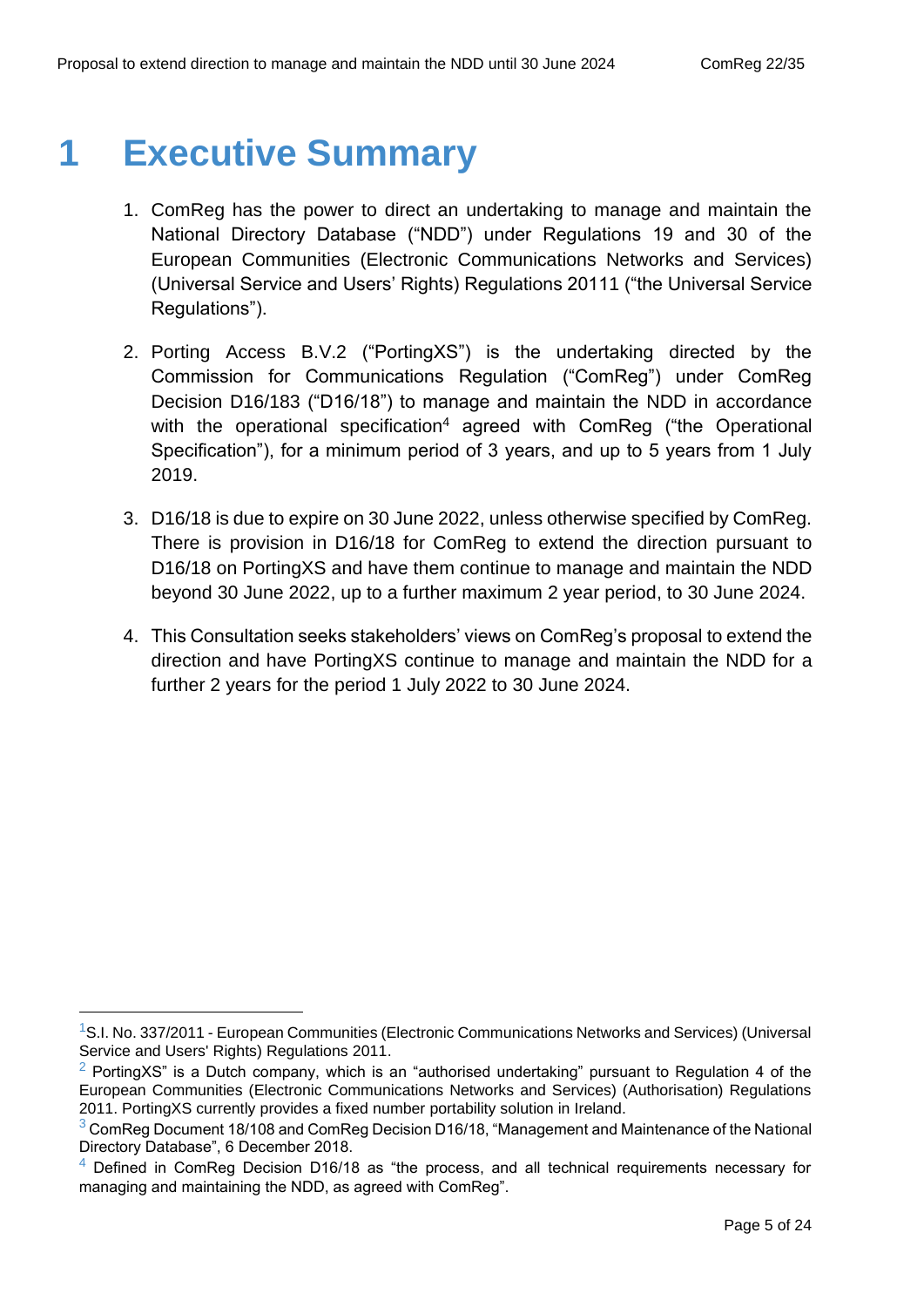## <span id="page-5-0"></span>**2 Background**

5. The NDD must be managed and maintained in accordance with the relevant provisions of the Universal Service Regulations and the European Communities (Electronic Communications Networks and Services) (Privacy and Electronic Communications) Regulations 2011<sup>5</sup> (as amended) ("the e-Privacy Regulations").

### <span id="page-5-1"></span>**2.1 Entries in a Directory and Directory Enquiry Service and the NDD**

- 6. The NDD is a record of all subscribers of publicly available telephone services in Ireland, including those with fixed, personal and mobile numbers who have not refused to be included in that record, kept in accordance with Regulation 19(4) of the Universal Service Regulations and the e-Privacy Regulations.
- 7. The NDD holds details of subscriber preferences for listing their telephone numbers as entered on the NDD by Undertakings. The following are the possible subscriber listing preferences ("Directory Listing Preferences"):
- I. **Listed:** Subscriber details (name, address, telephone number) are to be listed in the printed Directory and with Directory Enquiry Services;
- II. **Unlisted**: Subscriber details are not to be listed in the printed Directory and are to be listed with Directory Enquiry Services, and (I and II are together known as "Directory Preferences");
- III. **Ex-Directory**: Subscriber details are not to be listed in the printed Directory and are not to be listed with Directory Enquiry Services ("Ex Directory Preferences").
- 8. In accordance with Regulation 19(2) of the Regulations, undertakings that assign numbers to subscribers must supply the information to the NDD with the relevant subscriber information.

 $<sup>5</sup>$  The European Communities (Electronic Communications Networks and Services) (Privacy and Electronic</sup> Communications) Regulations 2011. S.I. No. 336 of 2011.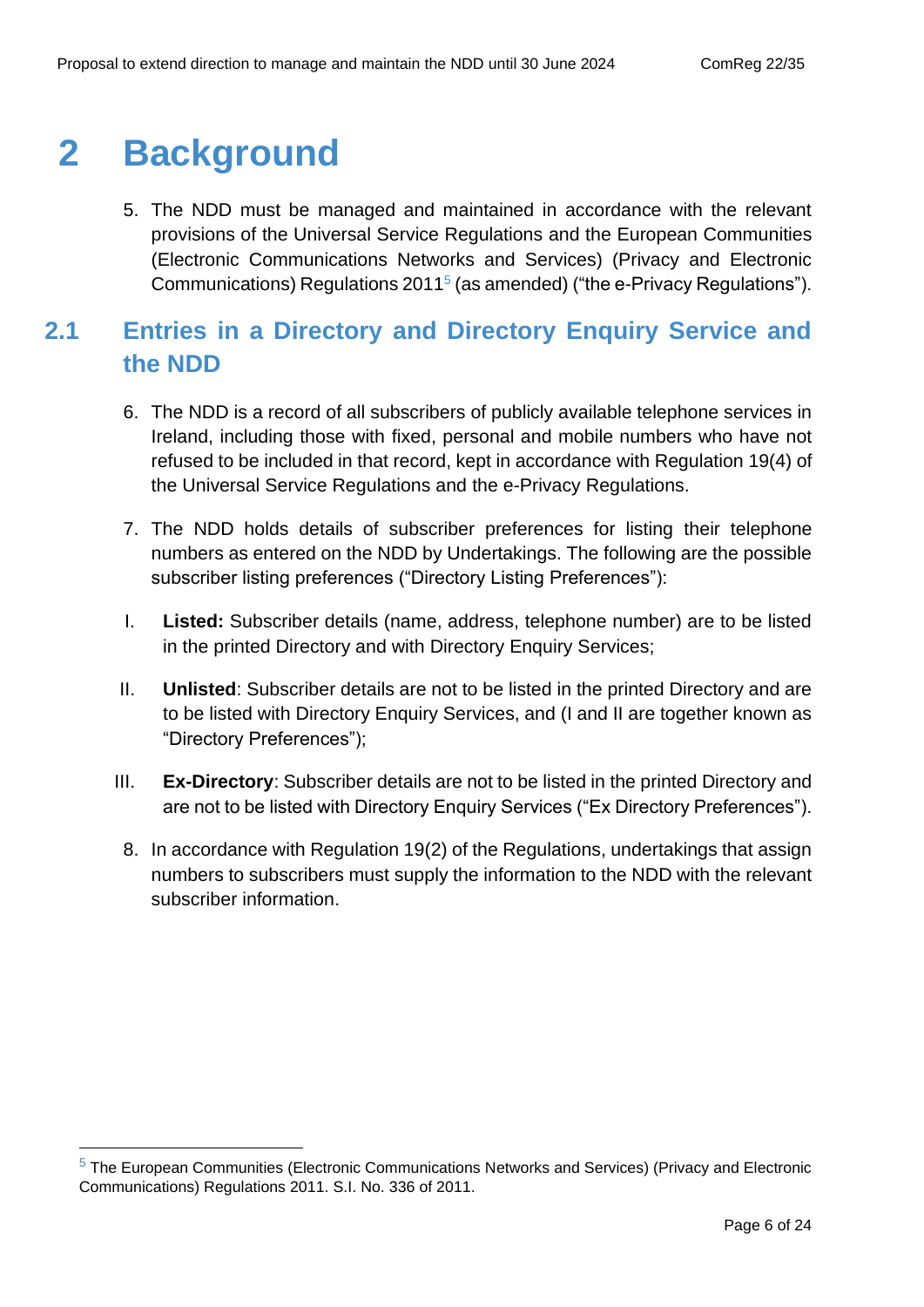### <span id="page-6-0"></span>**2.2 Unsolicited communications for the purpose of direct marketing and NDD**

- 9. The e-Privacy Regulations provide that subscribers of publicly available telephone services have certain rights in relation to the potential inclusion of their personal data in a Directory and/or Directory Enquiry Service. <sup>6</sup> The e-Privacy Regulations prohibit unsolicited communications (including telephone calls or calls by automated calling machines or facsimile machines) for the purpose of direct marketing ("Direct Marketing Communications") to subscribers who do not consent to receiving such communications.<sup>7</sup> The e-Privacy Regulations contain obligations on Undertakings to record certain information in the NDD about whether an individual subscriber consents to Direct Marketing Communications or not ("Direct Marketing Preferences").
- 10.The Direct Marketing Preferences are held on the NDD and consist of:
	- 1) A record of those fixed subscribers who have notified their service provider that they do not consent to receiving unsolicited Direct Marketing Communications and all ex-directory numbers. This list is known as the "opt out register" and is a means by which direct marketers can check telephone numbers to ensure that they do not conduct unsolicited communications with a subscriber who has indicated that they do not consent to unsolicited Direct Marketing Communications or an ex-directory number (i.e., those that have "opted out" of Direct Marketing Communications).
	- 2) A record of those mobile subscribers who have consented to receiving Direct Marketing Communications<sup>8</sup> i.e., "opted-in" to unsolicited Direct Marketing Communications. All other mobile subscribers have not consented to Direct Marketing Communications

### <span id="page-6-1"></span>**2.3 Management and maintenance of the NDD**

11.The function of the NDD is primarily to facilitate the compilation of and access to information for telephone directories and directory enquiry services.<sup>9</sup> In addition, following the entry into force of the e-Privacy Regulations, the NDD continues to be the basis for the operation of the "opt-out" register for direct marketing purposes.

 $6$  Regulation 12 of the e-Privacy Regulations.

 $\frac{7}{7}$  Regulation 13(1) of the e-Privacy Regulations.

 $8$  Regulation 13(6) of the e-Privacy Regulations. Communications by facsimile machine are not included for the purpose of mobile subscribers.

 $9$  In accordance with Regulation 19(4) of the Universal Service Regulations.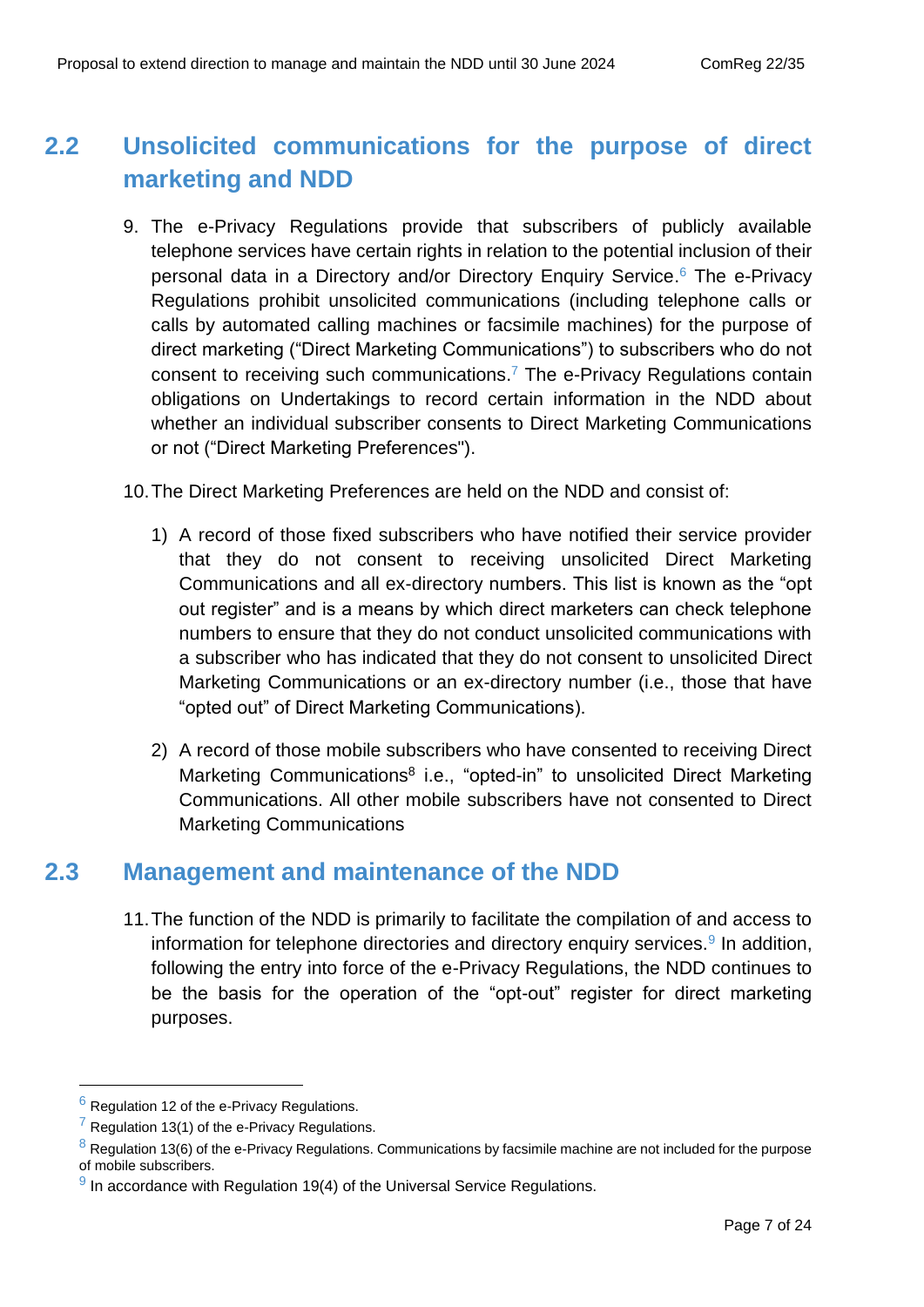- 12. On 22 March 2018, ComReg published Information Notice  $18/22^{10}$  which extended an invitation to all undertakings who are interested in managing and maintaining the NDD to express their interest in doing so. ComReg received one expression of interest from PortingXS. Eir who previously managed the NDD, did not put forward an expression of interest in continuing to offer the service. Subsequent to Information Notice 18/22, and as part of the process for determining which undertaking could be directed by ComReg to manage and maintain the NDD, detailed information was provided to ComReg by PortingXS, such as its competence and expertise to manage and maintain the NDD, a project plan of how it will manage the migration from the existing NDD and a proposal for the management and maintenance of the NDD going forward.
- 13.Having regard to all information available to it and the continued need for the NDD, ComReg, pursuant to D16/18, had decided that PortingXS would manage and maintain the NDD for a minimum period of 3 years and up to 5 years from 1 July 2019, at ComReg's discretion, having regard to any future developments as regards a changing legislative, regulatory framework and electronic communications sector generally.
- 14.Pursuant to D16/18 ComReg has discretion to extend the direction on PortingXS to continue to manage and maintain the NDD by a further two years.<sup>11</sup> In this context, D16/18 set out that ComReg may conduct a review and consultation on the continued management and maintenance of the NDD after 30 June 2022, as it considers appropriate.

<sup>&</sup>lt;sup>10</sup> National Directory Database ("NDD") Request for Expressions of Interest for Managing and Maintaining the NDD.

<sup>11</sup> In accordance with Clause 6.2 of the Decision Instrument D16/18 which provides: *"6.2 This Decision shall remain in force from the effective date until 30 June 2022 unless otherwise specified by ComReg."*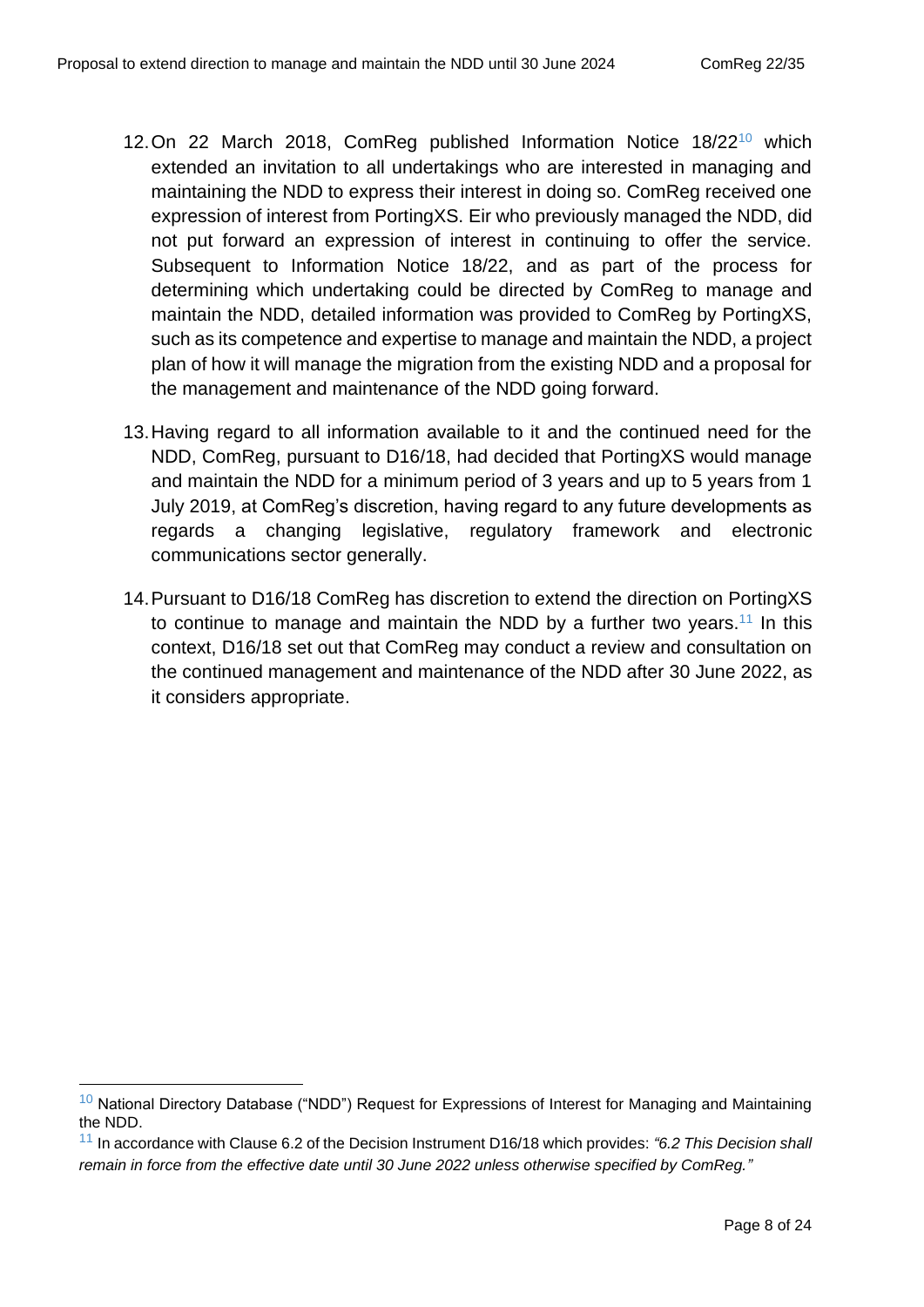## <span id="page-8-0"></span>**3 Summary Of Considerations**

15.Clause 3.1 of Decision Instrument D16/18 provides as follows:

*3.1 From 1 July 2019, subject to Clause 3.2 and on expiry of the Transition Period, Porting Access B.V., "PortingXS" shall manage and maintain the NDD in accordance with the Operational Specification, for a period of 3 years. This 3 year period is extendable by ComReg, at its discretion, for a further period of up to 2 years, such that the maximum period, including any extension, shall not exceed 5 years.* 

- 16.ComReg is considering the extension of the management and maintenance of the NDD for a further period of two years to 30 June 2024 and whether to extend the direction on PortingXS to continue as manager for that period. In that regard, ComReg has given consideration to whether there have been any relevant developments impacting the operation of the NDD, such as in respect of:
	- The Regulatory Impact Assessment (RIA) as set out in D16/18;
	- Evolution of the regulatory framework and other associated legislative provisions; and
	- Market or technological changes.

### <span id="page-8-1"></span>**3.1 The Regulatory Impact Assessment (RIA) as set out in D16/18**

- 17. The RIA in D16/18<sup>12</sup> considered the effect upon stakeholders and competition, of ComReg exercising its powers to direct a manager of the NDD, and of imposing any associated requirements.
- 18.ComReg's RIA analysis considered the options available to it in terms of managing and maintaining the NDD. The counterfactual analysis indicated that, absent a direction, it was not guaranteed that the NDD would continue to be managed and maintained, with the result that the need for the NDD would not be met.
- 19.It was noted that the NDD was used for a number of purposes, for example:
	- the information is used for multiple providers of online directories:

<sup>&</sup>lt;sup>12</sup> [ComReg-18108.pdf,](https://www.comreg.ie/media/dlm_uploads/2018/12/ComReg-18108.pdf) see section 3.5 and section 4.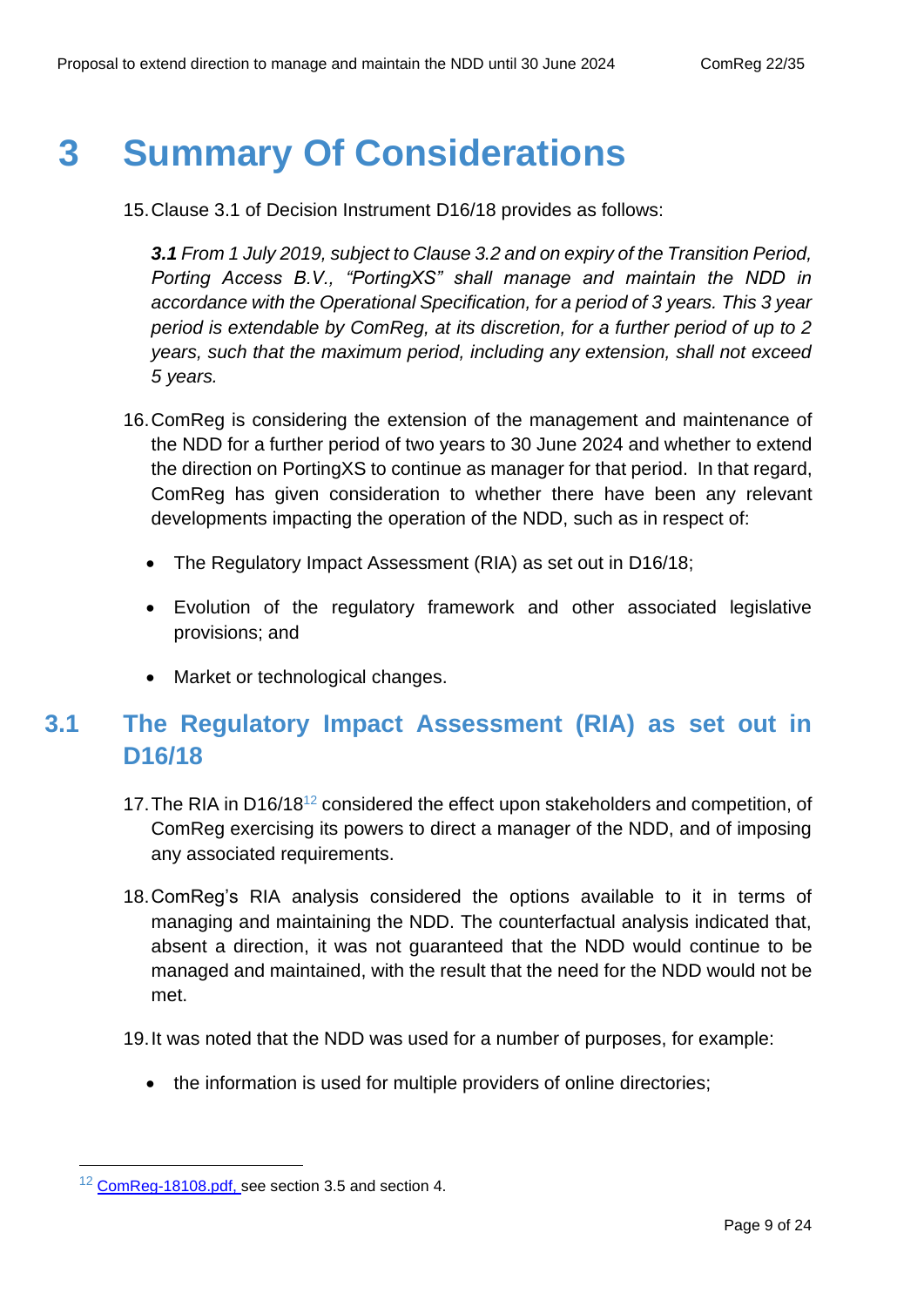- directory enquiry service providers use the information to provide their service;
- the direct marketing industry use the information and it continues to be the basis for the "opt-out" register for direct marketing purposes.
- 20.Given the various functions of the NDD, ComReg had decided that it was critical that it continues to be maintained, otherwise, absent regulation:
	- a number of regulatory requirements may not be fulfilled by undertakings;
	- subscribers might lose their legal entitlements and protections under the Universal Service Regulations in respect of directories/directory enquiries;
	- subscribers might lose their legal entitlements and protections under the e-Privacy Regulations and be subjected to unsolicited direct marketing.
- 21.In that context, ComReg had decided that it was appropriate to require an undertaking to manage and maintain the NDD. It would help facilitate the associated consumer rights in respect of directory entries and opting out of direct marketing (the e-Privacy Regulations). Doing this would help mitigate any risks in relation to the continuity of operation and the integrity of the data held and processed by the NDD. Also, if the NDD were maintained, consumers Direct Marketing preferences would continue to be recorded, as would their ability to access Directory information services.
- 22.As set out in the RIA analysis, by ensuring the management and maintenance of the NDD by a specified undertaking, industry and direct marketers will not need to obtain information from each telecoms service provider individually. While undertakings are legally obliged to provide information for NDD, the directories/directory enquiry service providers do not obtain it in this manner. It is more convenient and less costly for them and for undertakings to obtain the information from the one centralised source that is the NDD.
- 23.Having regard to the RIA and analysis as set out in D16/18, ComReg decided that to direct PortingXS to manage and maintain the NDD for a minimum period of 3 years from 1 July 2019, was the most appropriate and objectively justified option, as it is the only way to ensure that the related rights and obligations can be guaranteed, whilst having regard to any relevant future developments, such as, any new e-privacy Regulations or technological changes.
- 24.Having regard to the foregoing and based on the information available to ComReg at this time, ComReg considers that the RIA analysis as set out in D16/18, section 4, remains relevant.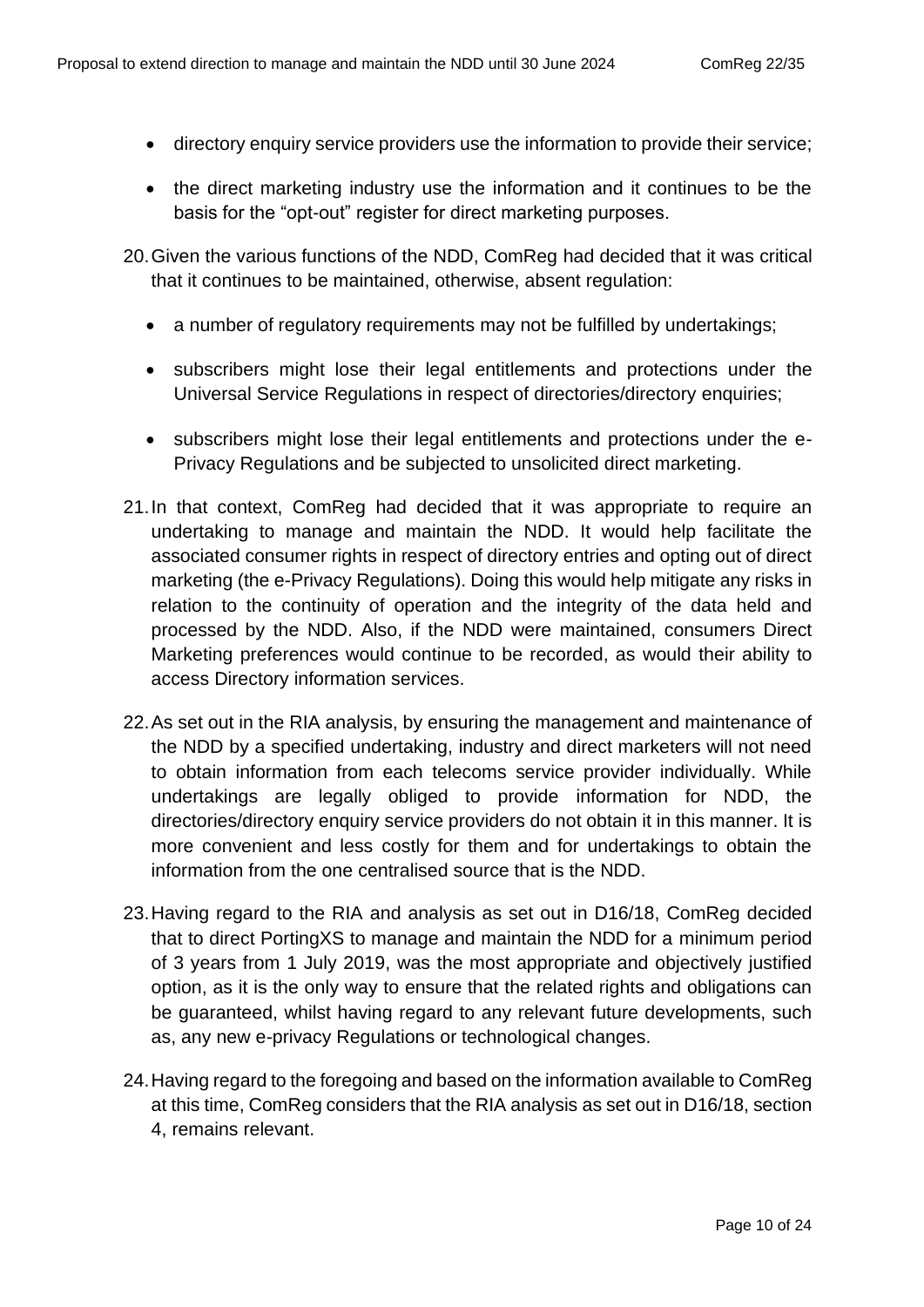### <span id="page-10-0"></span>**3.2 Evolution of the regulatory framework and associated legislative provisions**

25.In the context of management and maintenance of the NDD, ComReg considers legislative developments, including, the European Electronic Communications Code<sup>13</sup> ("the Code") and the e-Privacy Regulations.

#### **The Code**

26.The Code was enacted on 20 December 2018, with a transposition deadline of 21 December 2020. Article 112 of the Code, in relation to directory services provides:

*(1) Member States shall ensure that all providers of number-based interpersonal communications services which attribute numbers from a numbering plan meet all reasonable requests to make available, for the purposes of the provision of publicly available directory enquiry services and directories, the relevant information in an agreed format, on terms which are fair, objective, cost oriented and non-discriminatory.* 

*(2) National regulatory authorities shall be empowered to impose obligations and conditions on undertakings that control access to end-users, for the provision of directory enquiry services, in accordance with Article 61. Such obligations and conditions shall be objective, equitable, non-discriminatory and transparent.*

27.The Department of Environment, Climate and Communications ("DECC") is responsible for the transposition of the Code into national law in Ireland, and this is ongoing. DECC has published Draft European Union (Electronic Communications Code) Regulations (December 2021). 14 As regards directory enquiry services, Draft Regulation 95 provides:

*"(1) A provider of number-based interpersonal communications services which attributes numbers from a numbering plan shall meet all reasonable requests to make available, for the purposes of the provision of publicly available directory enquiry services, directories and the record referred to in paragraph (3), the relevant information in an agreed format, on terms which are fair, objective, cost oriented, and non-discriminatory.*

 $13$  Directive (EU) 2018/1972 of the European Parliament and of the Council of 11 December 2018 establishing the European Electronic Communications Code (Recast).

<sup>14</sup> See https://assets.gov.ie/212062/b320ab75-300e-4a19-9a5e-a3a4d66d1db7.pdf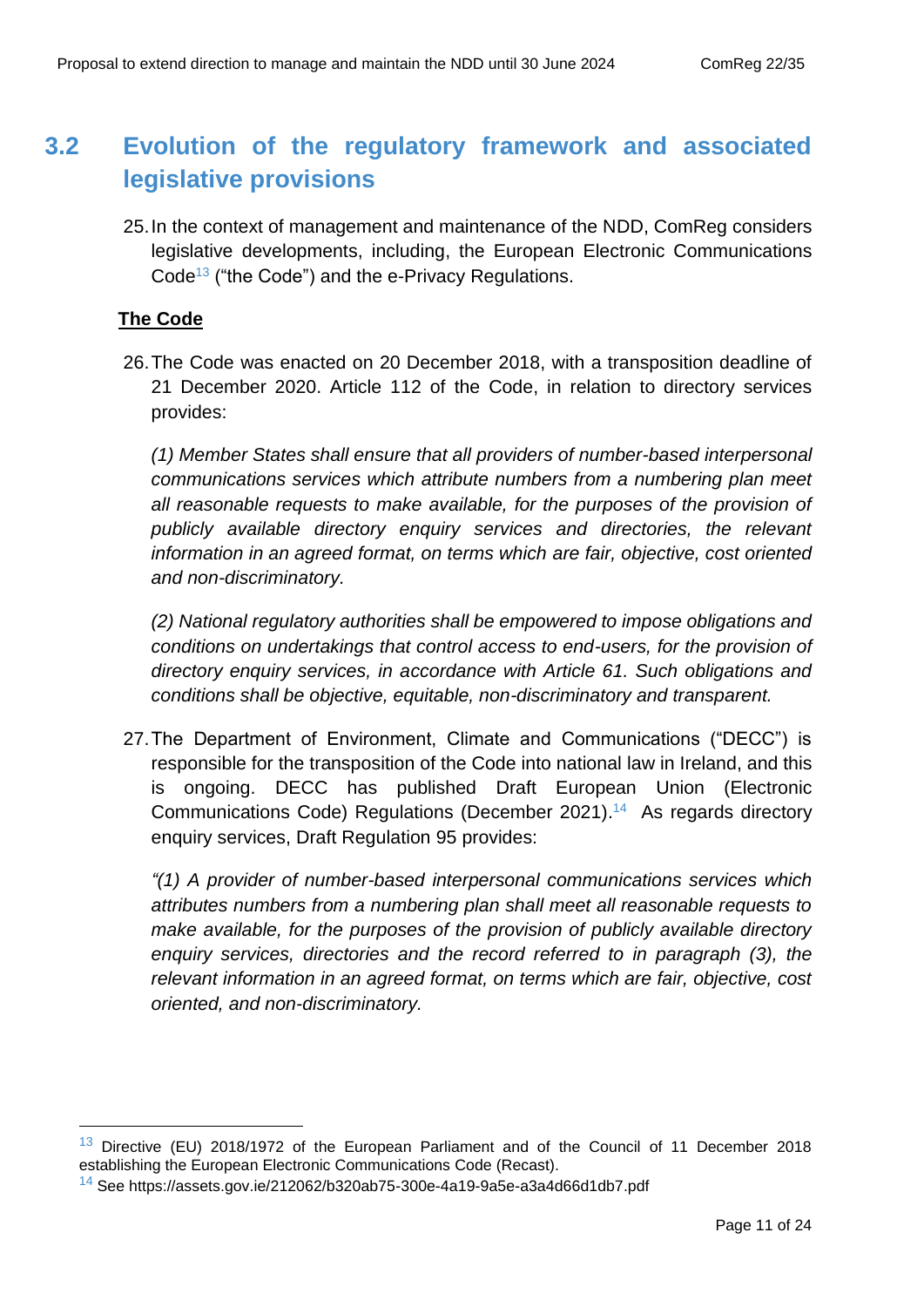*(2) In accordance with Regulation 42, the Regulator may impose obligations and conditions on undertakings that control access to end-users, for the provision of directory enquiry services and any such obligations and conditions shall be objective, equitable, non-discriminatory and transparent.*

*(3) Subject to Regulation 14 of the Privacy and Electronic Communications Regulations and for the purposes of this Regulation, a person that may be required to do so by the Regulator shall keep a record (to be known as the National Directory Database) of all subscribers of voice communication services in the State, including those with fixed, personal and mobile numbers who have not refused to be included in that record, and shall meet all reasonable requests for access to any information contained in that record in an agreed format, on terms that are fair, objective, cost orientated and non-discriminatory, and in accordance with such terms and conditions as may be specified by the undertaking and approved by the Regulator."*

*28.*Regulations 19 (4) of the Universal Service Regulations provides:

*"Subject to Regulation 14 of the Privacy and Electronic Communications Regulations and for the purposes of this Regulation, a person that may be required to do so by the Regulator shall keep a record (to be known as the National Directory Database) of all subscribers of voice communication services in the State, including those with fixed, personal and mobile numbers who have not refused to be included in that record, and shall meet all reasonable requests for access to any information."*

In the interim, and until the Draft Regulations are enacted the 2011 Universal Service and Users' Rights Regulations, SI 337 of 2011 made pursuant to section 3 of the European Communities Act 1972 ("the 1972 Act") remain valid and in force.

#### **E-Privacy Regulations**

29.As set out in D16/18, ComReg noted possible future changes of the Regulatory framework and that it was likely new e-privacy Regulations would also come into force in the relevant time period for the decisions and the impact of these Regulations possibly on the operation of the NDD was not clear. The situation with regard to the updating of the Regulations remains unchanged and ComReg cannot consider any possible impact of these regulations on the operation of the NDD at this time.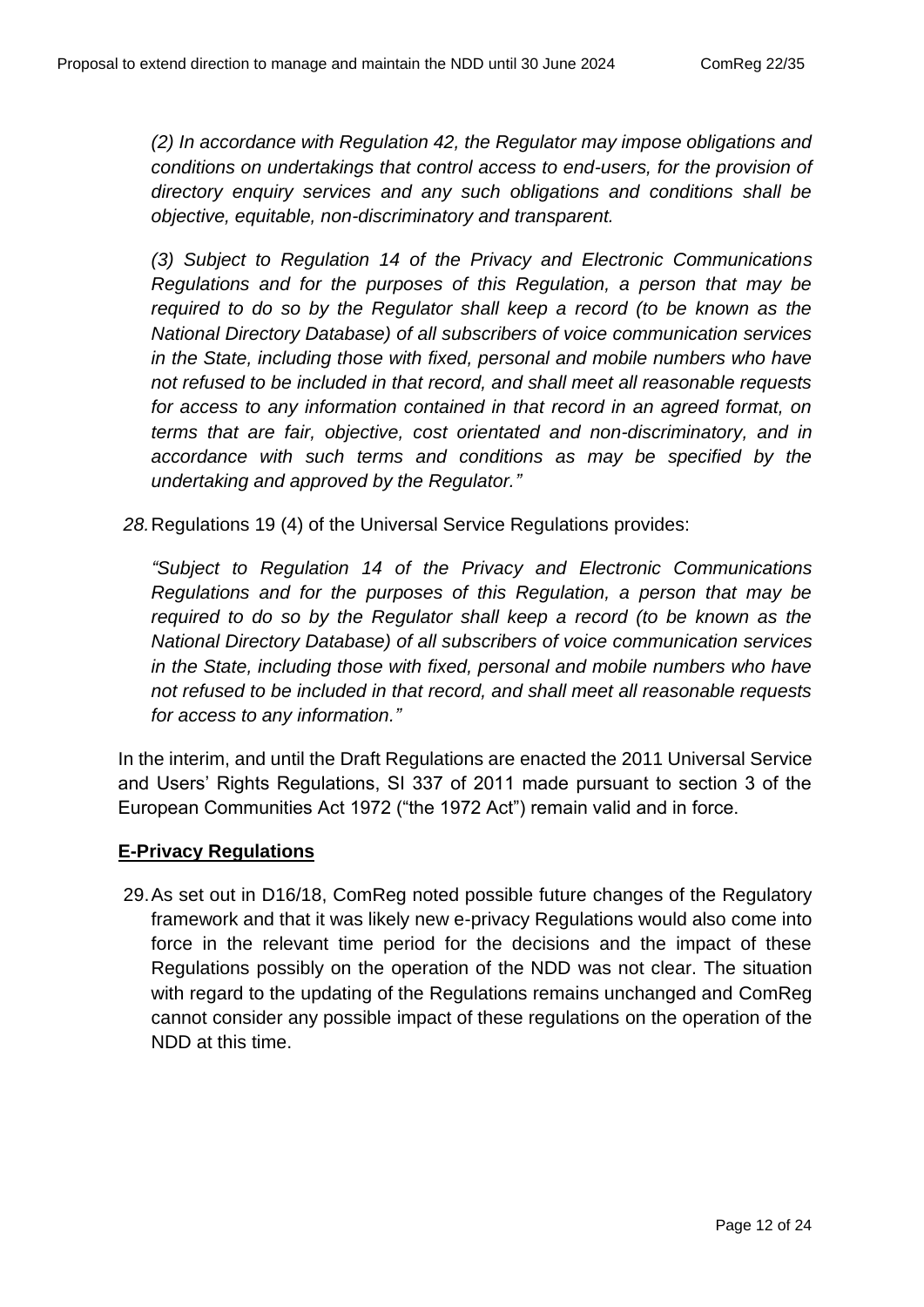### <span id="page-12-0"></span>**3.3 Market or technological changes**

- 30.ComReg is not aware of any significant market or technological developments that would change the initial RIA analysis as regards the continued need of the NDD and the direction of a manager for managing and maintaining the NDD.
- 31.Extending the requirement on PortingXS to continue to manage and maintain the NDD would help ensure end user rights are preserved, as appropriate. It would also have a positive impact on the industry where NDD assists them in meeting their respective obligations. ComReg is not aware of any competition issues arising by extending the requirement on PortingXS to continue to manage and maintain the NDD for a further two years for the period 1 July 2022 to 30 June 2024.
- 32.Furthermore, ComReg, in the RIA as set out in D16/18, section 4, considered the impact of the direction on the manager of the NDD, PortingXS. In summary, as part of the consultation process leading to D16/18, PortingXS was the only undertaking to express an interest in managing and maintaining the NDD. In accordance with Regulation 19(4), PortingXS currently provides access to directory information held in the NDD to directory enquiry service providers ("SP's") under a Directory Information Licence Agreement ("DILA") for the purposes of access by directory enquiry SP's. In addition, PortingXS provides access to information to the direct marketing industry under the Direct Marketing Licence Agreement ("DMLA"). PortingXS receive a cost orientated price form DMLA and DILA holders who access and use the information in the NDD. it is envisaged that the costs to PortingXS of managing and maintaining the NDD would continue to be covered by the licence fees under DILA and DMLA. It is furthermore envisaged that PortingXS therefore should not experience any significant additional costs resulting from an extension of the requirement on it to continue in its capacity as the NDD manager for a further two years for the period 1 July 2022 to 30 June 2024.

### <span id="page-12-1"></span>**3.4 ComReg's preliminary conclusion**

33.Therefore, in light of the factors considered above and, in light of the forthcoming expiration of the current direction on PortingXS to manage and maintain the NDD, it is ComReg's preliminary view that it is appropriate to extend the direction pursuant to Document 18/108 and D16/18 on PortingXS and require it to continue to manage and maintain the NDD for a further two years for the period 1 July 2022 to 30 June 2024.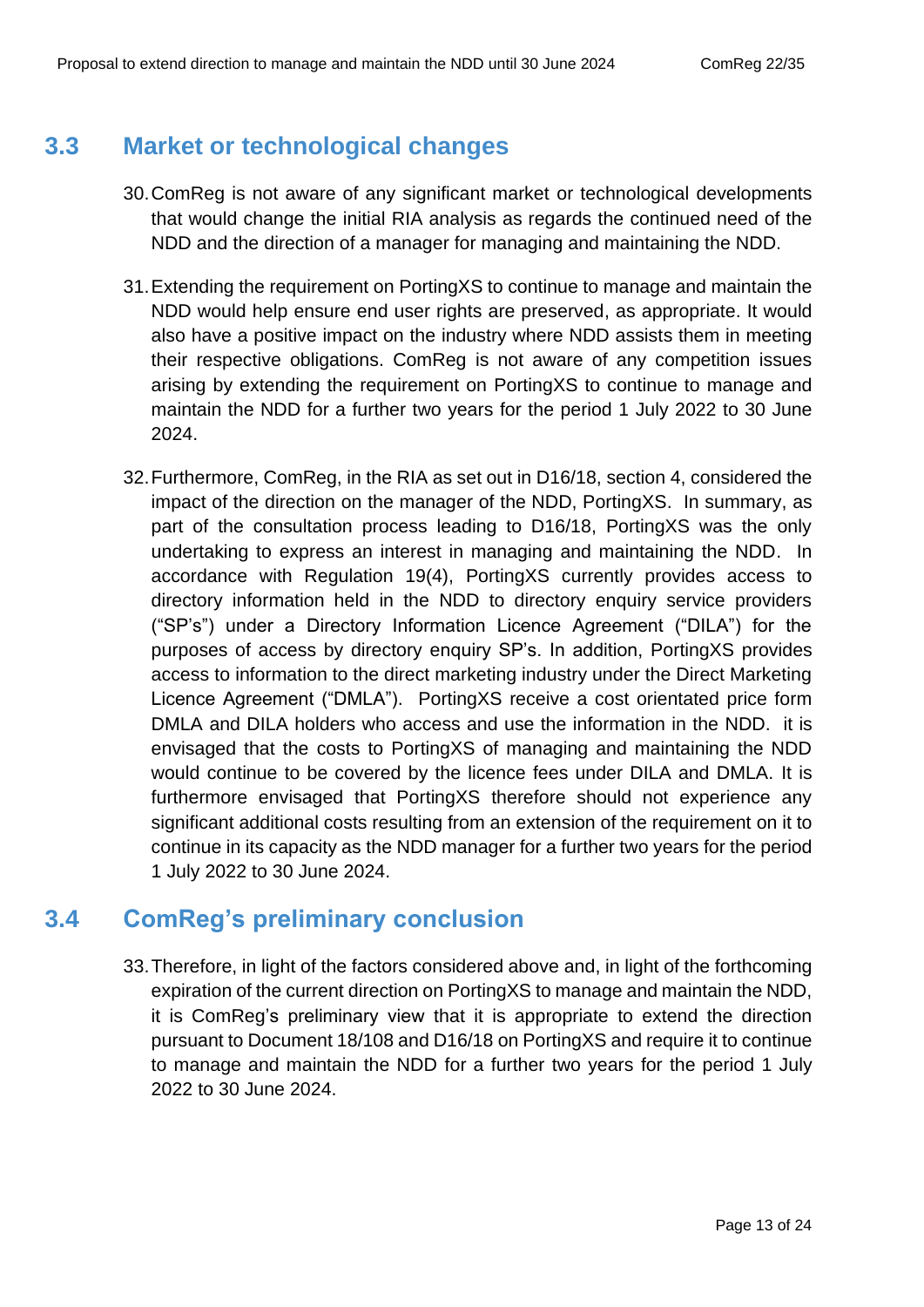<span id="page-13-0"></span>Q. 1 Do you agree with ComReg's preliminary view that it is most appropriate to extend the direction pursuant to Document 18/108 and D16/18 on PortingXS to manage and maintain the NDD for the period 1 July 2022 to 30 June 2024? Please provide supporting information and reasons to support your response.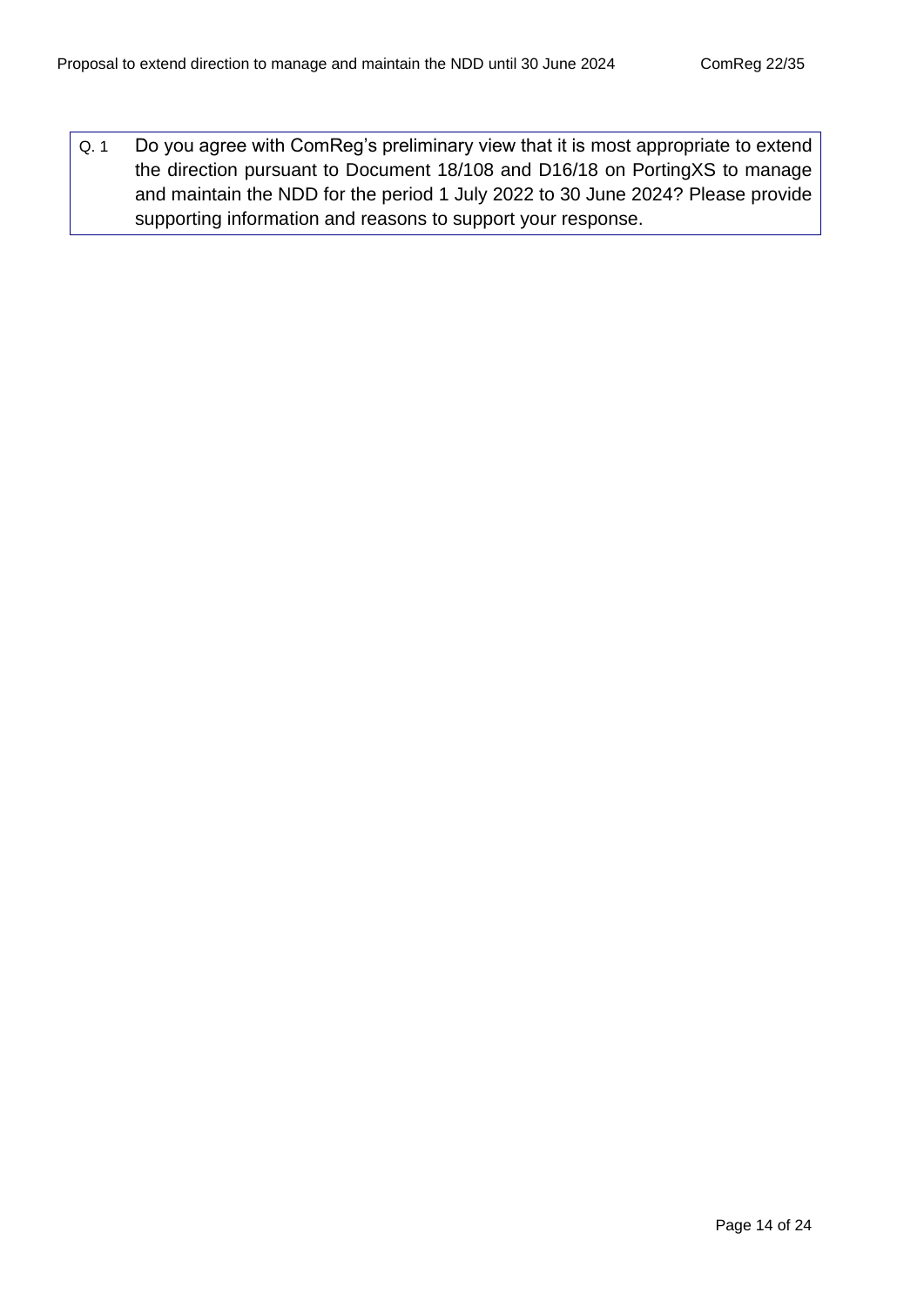## <span id="page-14-0"></span>**4 Next Steps**

- 35.The timeframe for receipt of submissions to this consultation paper is **5.00 pm on 2 June 2022** during which time ComReg welcomes written responses on the question posed in this consultation document.
- 36.Responses must be submitted in written form (post or email) to the following address/email and clearly marked "**Submission to ComReg 22/35**":

Commission for Communications Regulation Retail Policy One Dockland Central, 1 Guild St., North Dock, Dublin 1 D01 E4XO Ireland

Email: [RetailConsult@comreg.ie](mailto:RetailConsult@comreg.ie)

- 37.To promote further openness and transparency, ComReg will publish all respondents' submissions to this consultation, subject to the provisions of ComReg's Guidelines on the Treatment of Confidential Information – ComReg 05/24.
- 38.Respondents are requested to clearly identify confidential material and provide a confidential and non-confidential version of its responses.
- 39.Respondents are also requested to provide any electronic submissions in an unprotected format so that they can be appended into ComReg's submissions document for electronic publication.
- 40.When ComReg has considered the responses received to this Consultation, ComReg will issue a decision.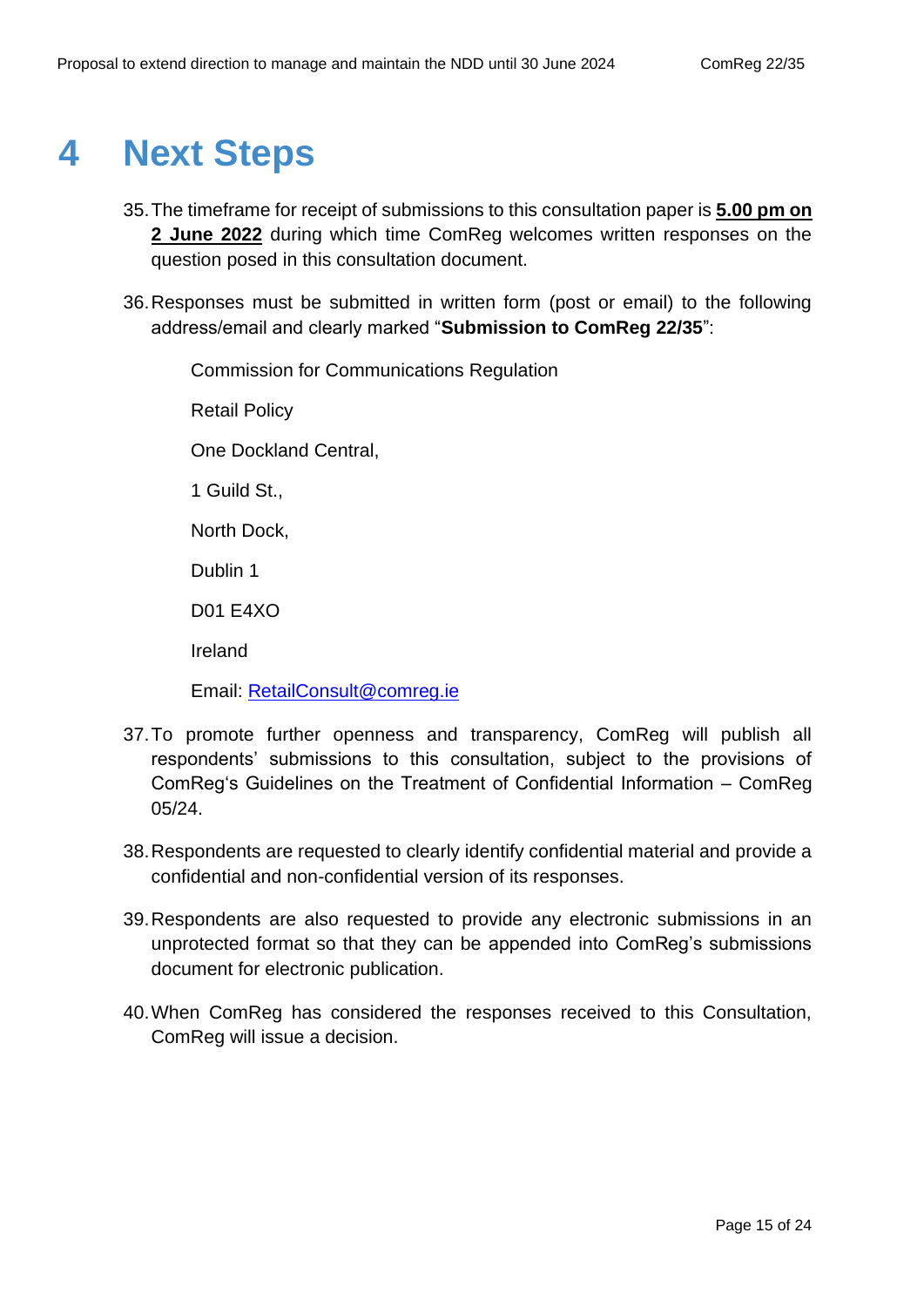## <span id="page-15-0"></span>**Draft Decision Instrument**

#### **1.STATUTORY FUNCTIONS AND POWERS**

1.1. This Decision and Decision Instrument is hereby made by The Commission for Communications Regulation ("ComReg") established under section 6 of the Communications Regulation Act 2002 (as amended") ("the Act"), relates to the maintenance and management of the National Directory Database and is made:

i. Pursuant to and having regard to sections 10 and 12 of the Communications Regulation Act 2002 (as amended) ("the Act");

ii. Pursuant to the functions and powers conferred upon ComReg under and by virtue of Regulations 19 and 30 of the European Communities (Electronic Communications Networks and Services) (Universal Service and Users' Rights) Regulations 2011 ("the Universal Service Regulations");

iii. Having regard to The European Electronic Communications Code – EECC Directive (EU) 2018/1972 ("the Code");

iv. Having regard to the European Communities (Electronic Communications Networks and Services) (Privacy and Electronic Communications) Regulations 2011 (as amended).

vi. Having had regard to the analysis and reasoning set out in ComReg Document 18/108 and D16/18

vii. Having had regard to the views of interested parties, including Undertakings and the submissions they made in response to ComReg [Dxx/22 and ComReg 22/xx] (which shall, where the context admits or requires, be construed together with this Decision Instrument).

#### **2. APPLICATION SCOPE AND DURATION**

2.1. This Decision Instrument extends and maintains ComReg Document 18/108 and D16/18 Management and Maintenance of the National Directory Database ("D16/18) by amending Section 6.2 of D16/18. Section 6.2 of D16/18 is amended by substituting the words "30 June 2024" for "30 June 2022"

#### **3. EFFECTIVE DATE:**

3.1. This Decision and Decision Instrument shall be effective from xx/yy/22 ("the Effective Date").

THE COMMISSION FOR COMMUNICATIONS REGULATION Made on this xx/yy/2022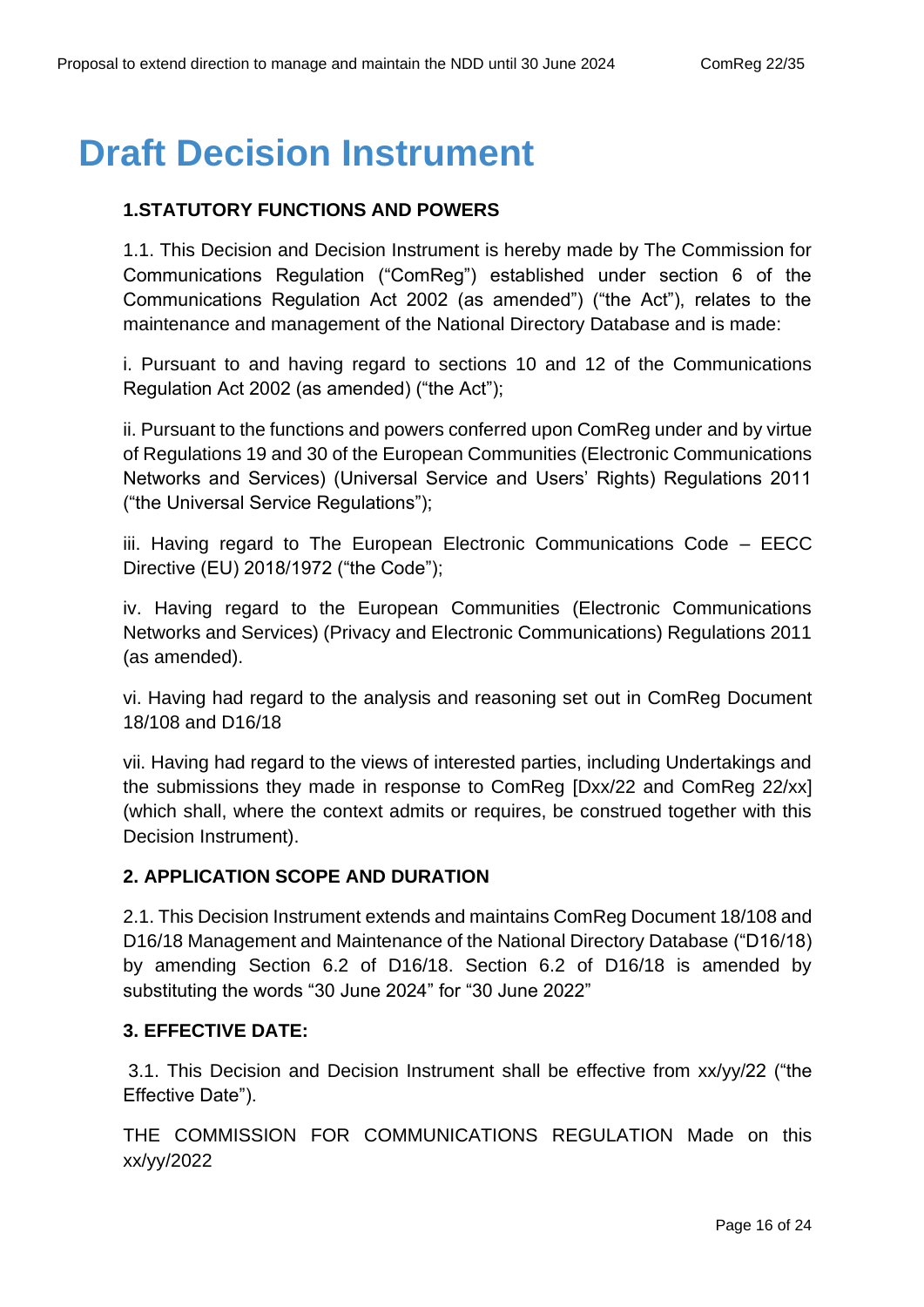## <span id="page-16-0"></span>**Annex 1: Decision 16/18**

#### **STATUTORY FUNCTIONS AND POWERS GIVING RISE TO DECISION**

1. This Decision and Decision Instrument, made by the Commission for Communications Regulation ("ComReg"), relates to the maintenance and management of the National Directory Database and is made:

i. Having regard to sections 10 and 12 of the Communications Regulation Act 2002, as amended ("the Act");

ii. Having regard to the European Communities (Electronic Communications Networks and Services) (Privacy and Electronic Communications) Regulations 2011 (as amended);

iii. Pursuant to the functions and powers conferred upon ComReg under and by virtue of Regulations 19 and 30 of the European Communities (Electronic Communications Networks and Services) (Universal Service and Users' Rights) Regulations 2011 ("the Regulations");

iv. Having taken account of the representations of interested parties submitted in response to ComReg document No. 18/91 and further information provided to ComReg following request; and

v. Having regard to the analysis and reasoning set out in ComReg document No. 18/91 and 18/108.

#### **2. Definitions**

In this Decision Instrument, save where the context otherwise admits or requires:

"National Directory Database" ("NDD") means a record of all subscribers of publicly available telephone services in the State, including those with fixed, personal and / or mobile numbers who have not refused to be included in that record, kept in accordance with regulation 19(4) of the Regulations and subject to regulation 14 of the European Communities (Electronic Communications Networks and Services) (Privacy and Electronic Communications) Regulations 2011 (as amended).

"Operational Specification" means the process, and all technical requirements necessary for managing and maintaining the NDD, as agreed with ComReg.

"Terms of Access" means the terms and conditions specified by PortingXS for the purpose of providing reasonable access to the NDD as approved by ComReg.

"Transition Period" means the period of time commencing upon the date ComReg confirms its agreement in writing to the Operational Specification in accordance with section 3.3 of this Decision Instrument and ending on 30 June 2019 unless otherwise specified by ComReg.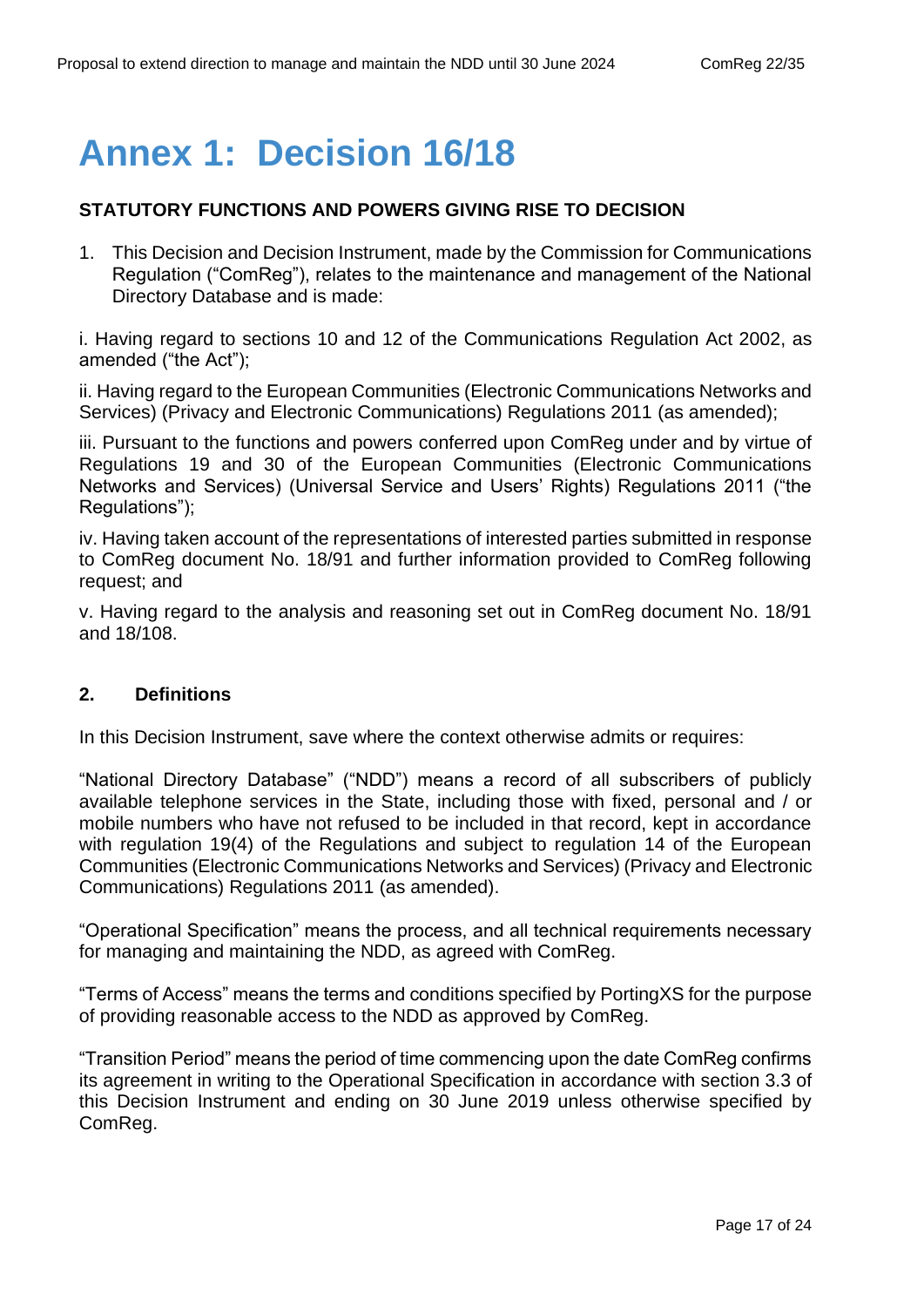#### **3. Decision**

- **3.1** From 1 July 2019, subject to Clause 3.2 and on expiry of the Transition Period, Porting Access B.V., "PortingXS" shall manage and maintain the NDD in accordance with the Operational Specification, for a period of 3 years. This 3 year period is extendable by ComReg, at its discretion, for a further period of up to 2 years, such that the maximum period, including any extension, shall not exceed 5 years.
- **3.2** The obligation imposed on PortingXS in Clause 3.1 may, subject to the prior agreement of ComReg in writing and in ComReg's sole discretion, be carried out by the successors or assigns of PortingXS or by a related company, its successors or assigns. For the purposes of this Decision Instrument the term "related company" shall have the meaning ascribed to it in the Companies Act 2014. References to "PortingXS" and to the obligations imposed on it in this Decision Instrument, shall be construed accordingly.
- **3.3** The Operational Specification shall be agreed with ComReg and confirmed by it in writing. The commencement of the Transition Period is conditional upon the Operational Specification being agreed by ComReg. ComReg may, if it considers necessary, extend the Transition Period.
- **3.4** For the purposes of Regulations 19(1) and 19(2) of the Regulations and prior to the expiry of the Transition Period, PortingXS shall enter into such agreements with relevant undertakings as are necessary to give effect to the requirements of Regulations 19(1) and 19(2) of the Regulations.
- **3.5** Upon request, PortingXS, its successors, assigns or any related companies, or the successors or assigns of any related companies, or any agents, contractors or subcontractors of any of the foregoing, shall provide information to the Data Protection Commission and/or to ComReg, in the timeframe set out in the request, for the purposes of the carrying out their respective regulatory functions. To ensure the NDD continues to be managed and maintained at all times and to ensure the integrity and comprehensiveness of the NDD in the event of any changeover of provider of the NDD at any time or catastrophic event, PortingXS and / or any entity referenced in this Clause, shall provide and facilitate access by ComReg and/or any person nominated by ComReg in this regard, to any information contained in the NDD in such format, and within such time period, as may be specified by ComReg
- **3.6** PortingXS shall back up the contents of the NDD at appropriate intervals and make arrangements for the data contained on the NDD to be put in escrow as a means of ensuring the security, integrity and continuity of the NDD. The details of these requirements shall form part of the Operational Specification.
- **3.7** PortingXS shall meet all reasonable requests for access to any information contained in the NDD in a format agreed by ComReg.
- **3.8** The Terms of Access to the NDD shall be fair, objective, cost orientated and nondiscriminatory and in accordance with the laws of Ireland and subject to the Courts of Ireland.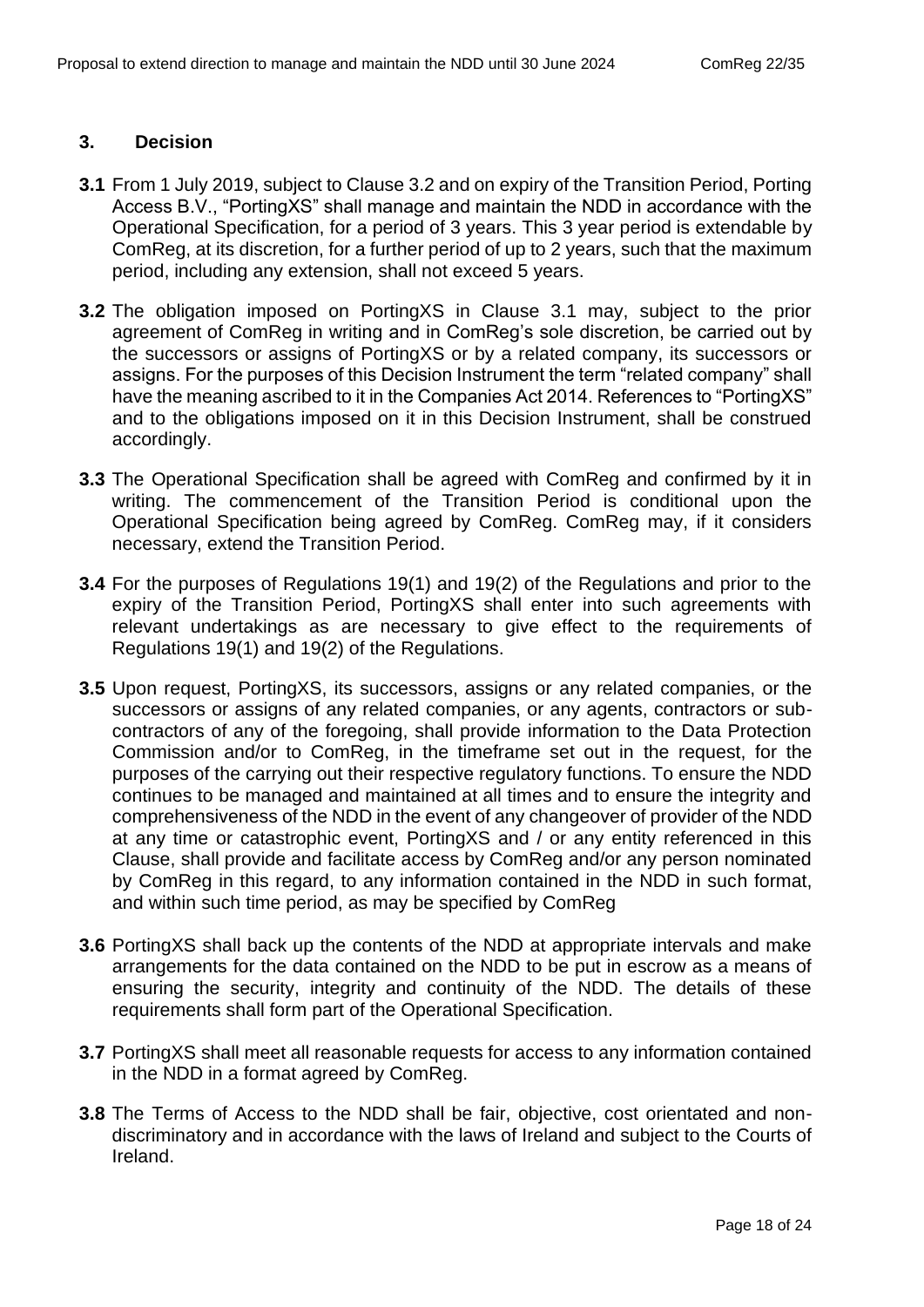- **3.9** Subject to Clause 3.8, the Terms of Access to the NDD shall be specified by PortingXS and approved by ComReg. PortingXS is required to obtain ComReg's approval in writing to the Terms of Access prior to the expiry of the Transition Period.
- **3.10** PortingXS shall publish on its website the Terms of Access and all relevant information on how to access any information contained on the NDD.

### **4. Statutory Powers Not Affected**

Nothing in this direction shall operate to limit ComReg in the exercise and performance of its statutory functions, powers and duties under any primary or secondary legislation (in force prior to or after the Effective Date of this direction) from time to time as the occasion may require.

#### **5. Maintenance of Obligations**

If any section, clause or provision or portion thereof contained in this direction is found to be invalid or prohibited by the Constitution, by any other law or judged by a court to be unlawful, void or unenforceable, that section, clause or provision or portion thereof shall, to the extent required, be severed from this direction and rendered ineffective as far as possible without modifying the remaining section(s), clause(s) or provision(s) or portion thereof of this direction and shall not in any way affect the validity or enforcement of this direction.

#### **6. Effective Date and Duration**

- **6.1** This Decision shall be effective from 6 December 2018 (the "Effective Date").
- **6.2** This Decision shall remain in force from the effective date until 30 June 2022 unless otherwise specified by ComReg.

### **THE COMMISION FOR COMMUNICATIONS REGULATION**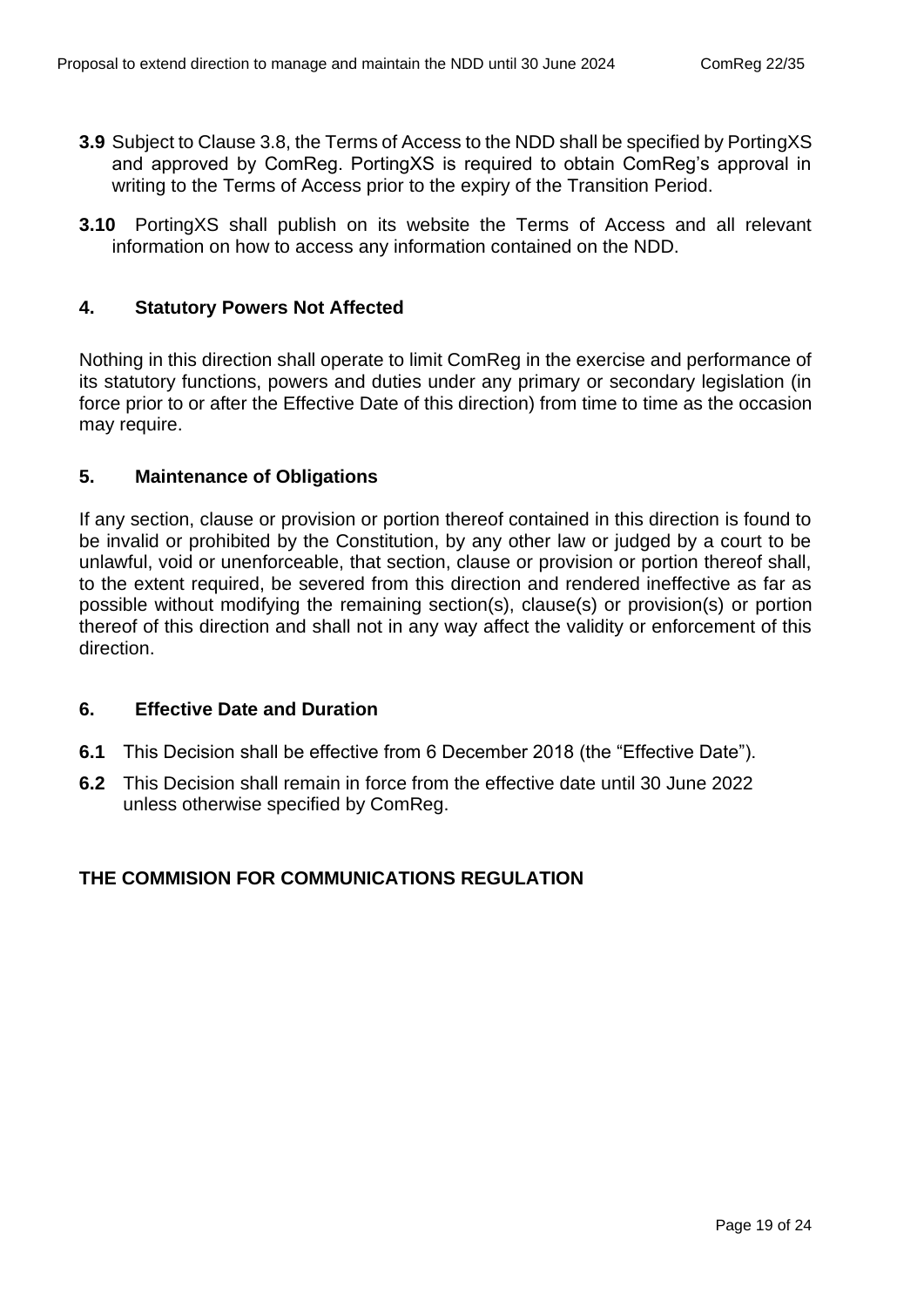## <span id="page-19-0"></span>**Annex 2: Legislation**

- 1. Sections 10 and 12 of the Communications Regulation Act 2002, as amended "the Act")
- 2. Regulation 14 of the European Communities (Electronic Communications Networks and Services) (Privacy and Electronic Communications) Regulations 2011 (as amended) (the e-Privacy regulations);
- 3. Regulation 19(4) of the European Communities (Electronic Communications Networks and Services) (Universal Service and Users' Rights) Regulations 2011 ("the Regulations")

*Subject to Regulation 14 of the Privacy and Electronic Communications Regulations and for the purposes of this Regulation, an undertaking that may be required to do so by the Regulator shall keep a record (to be known as the National Directory Database) of all subscribers of publicly available telephone services in the State, including those with fixed, personal and mobile numbers who have not refused to be included in that record, and shall meet all reasonable requests for access to any information contained in that record in an agreed format, on terms that are fair, objective, cost orientated and non-discriminatory, and in accordance with such terms and conditions as may be specified by the undertaking and approved by the Regulator.*

4. Regulation 14 of the e-Privacy Regulations<sup>15</sup> provide:

National Directory Database

14. (1) An undertaking referred to in Regulation 19(1) or (2) of the Universal Service Regulations shall, for the purpose of Regulation 13(3)(b) or (5)(b), record or cause to be recorded in the National Directory Database the relevant information specified in paragraph (3) in respect of a line of any one of its subscribers who—

(a) is, upon the making of these Regulations, an ex-directory subscriber in respect of that line who, in the absence of any express instructions to the contrary, shall be taken not to consent to unsolicited calls for the purpose of direct marketing or to such calls by means of an automated calling machine or a facsimile machine, or (b) had, at any time after the establishment of that Database, made a request to the operator or notified the relevant undertaking that the subscriber does not consent to unsolicited calls for the purpose of direct marketing or to such calls by means of an automated calling machine or a facsimile machine to a line of that subscriber.

<sup>15</sup> European Communities (Electronic Communications Networks And Services) (Privacy And Electronic Communications) Regulations 2011 (as amended) - SI 336 of 2011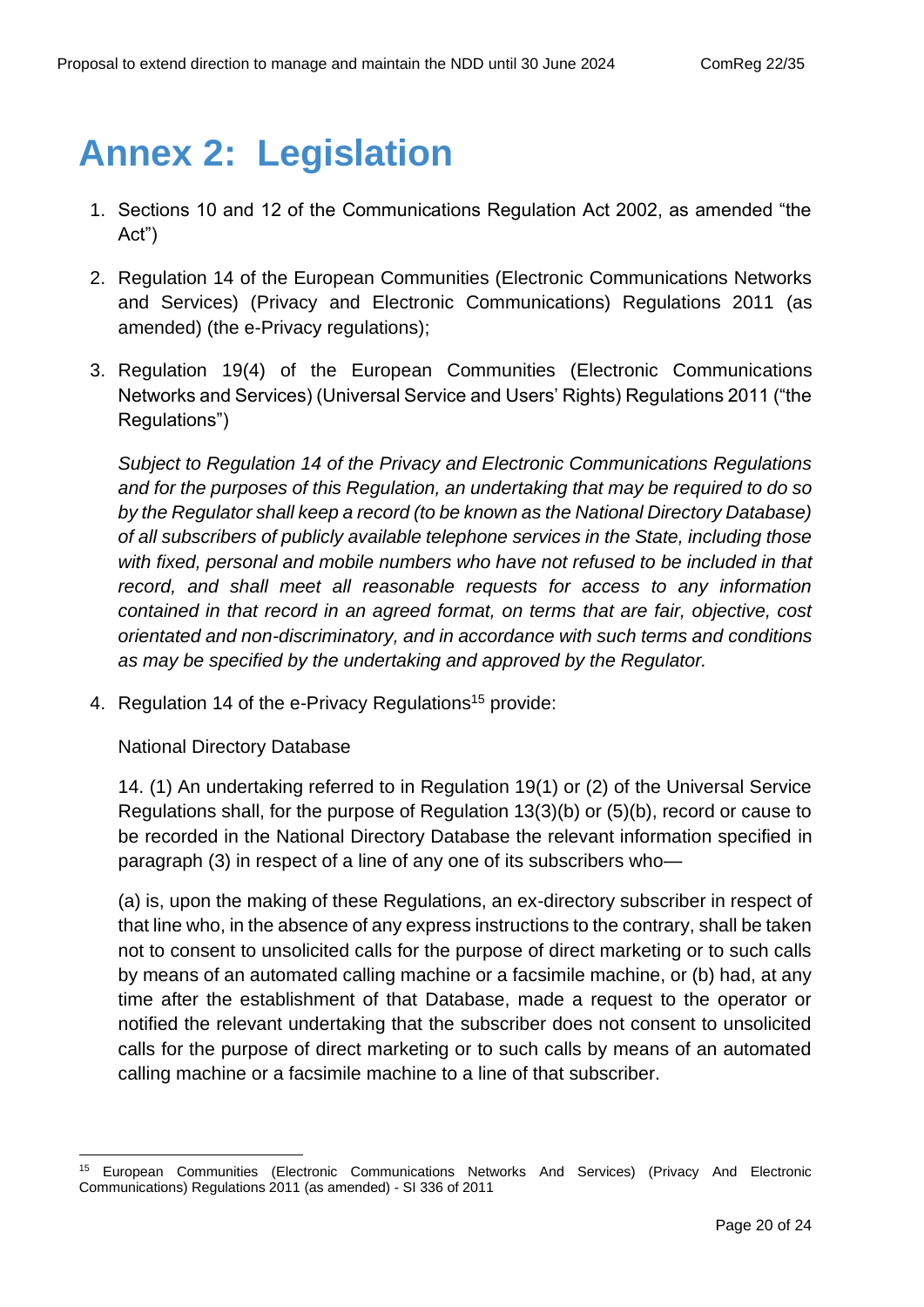(2) An undertaking referred to in Regulation 19(1) or (2) of the Universal Service Regulations that has not already done so shall ensure that its subscribers are provided with information regarding their entitlements under Regulation 13(1), (3)(b) and (5)(b) and the possibilities referred to in paragraph (1).

(3) An undertaking referred to in Regulation 19(1) or (2) of the Universal Service Regulations shall, for the purpose of Regulation 13(3)(b) and (5)(b) and when so notified by any one of its subscribers, make available to the operator the following relevant information in respect of a line of that subscriber to be recorded in the entry in the National Directory Database in relation to that subscriber—

(a) the fact that the subscriber does not consent to unsolicited telephone calls for the purpose of direct marketing or to such calls by means of automated calling machines or facsimile machines, and

(b) if appropriate, the date on which a notification under Regulation 13(3)(b) and (5)(b) was received by the operator.

(4) (a) An undertaking, for the purpose of Regulation 13(3)(b) or (5)(b), shall, as soon as practicable after having been notified under paragraph (3) that a subscriber does not consent to unsolicited telephone calls for the purpose of direct marketing or to such calls by means of automated calling machines or facsimile machines, transmit particulars of such notification to the operator or other person who publishes a directory to whom the undertaking supplies relevant information relating to its subscribers for inclusion in that directory.

(b) When the operator or other person who publishes a directory receives particulars of a notification under paragraph (1), the notification shall be deemed, for the purpose of this Regulation, to have been made to the operator or that other person at the time the operator or that other person receives particulars of the notification.

(5) The operator shall record the relevant information referred to in paragraph (3) in respect of a line of a subscriber in the entry in the National Directory Database in relation to that subscriber when it is made available to the operator.

(6) (a) For the purpose of complying with Regulation 13(3)(b) and (5)(b) a person may, on such terms and conditions as may be approved under Regulation 19(4) of the Universal Service Regulations and on payment to the operator of such fee as may be required by the operator—

(i) be allowed access to the National Directory Database at all reasonable times and take copies of, or of extracts from, entries in that Database, or

(ii) obtain from the operator a copy (certified by the operator or by a member of the operator's staff to be a true copy) of, or of an extract from, any entry in the National Directory Database, or both, but the operator shall refuse such inspection or copying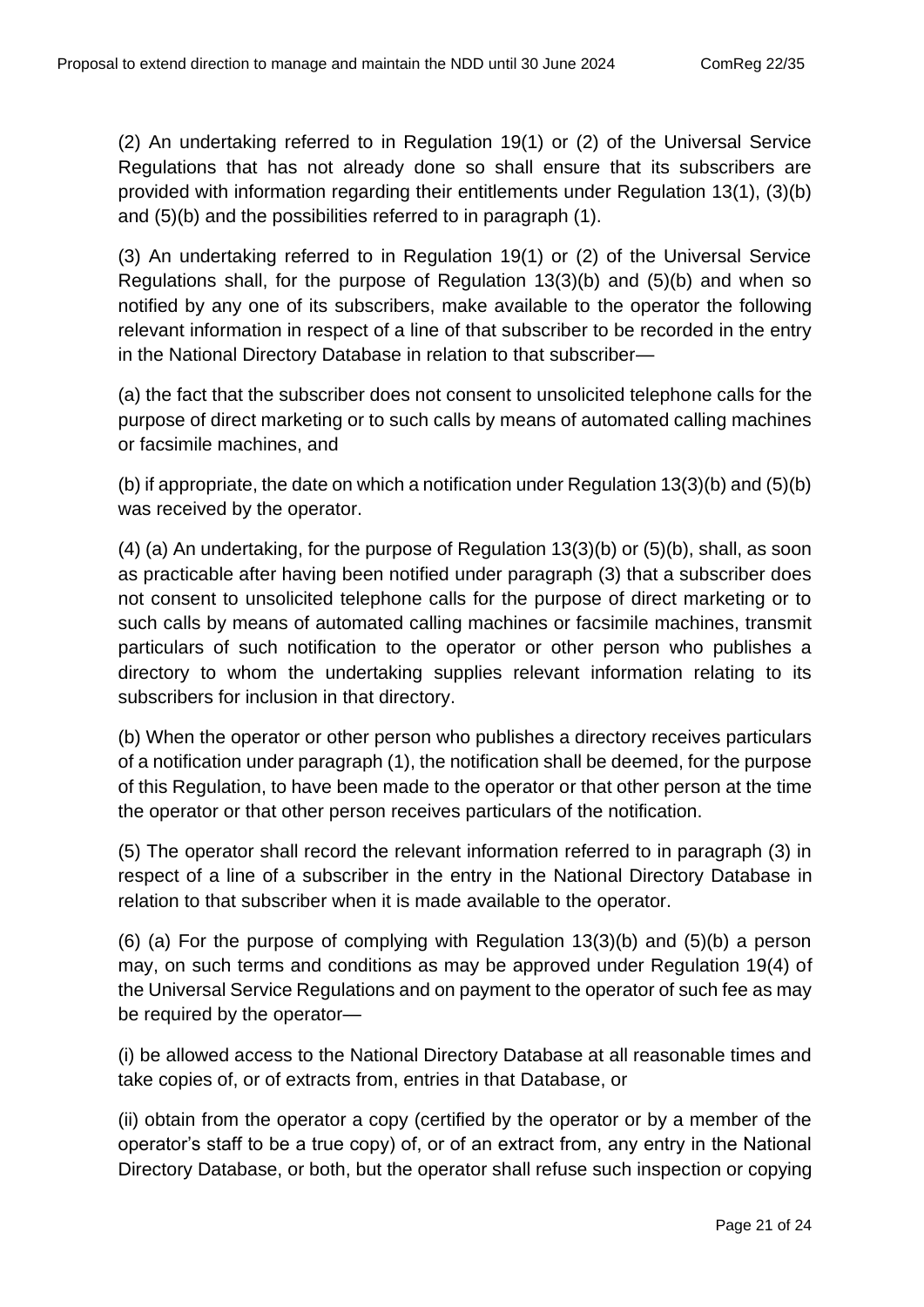of, or of extracts from, entries in the National Directory Database if the operator has reasonable grounds to believe that the person will not comply with the Data Protection Acts and these Regulations in respect of the information in that Database. (b) A subscriber, or other person with the written consent of the subscriber, may—

(i) be allowed access to the entry in the National Directory Database in relation to that subscriber in respect of a particular line of the subscriber at all reasonable times and, on payment to the operator of such fee as may be required by the operator, take a copy of that entry, or (ii) on payment to the operator of such fee as may be required by the operator, obtain from the operator a copy (certified by the operator or by a member of the operator's staff to be a true copy) of that entry, or both. (c) In any proceedings— (i) a copy of, or of an extract from, an entry in the National Directory Database certified by the operator or by a member of the operator's staff to be a true copy is evidence of the entry or extract on the date that it is so certified, and (ii) a document purporting to be such a copy, and to be certified as aforesaid, is deemed to be such a copy and to be so certified unless the contrary is proved. (d) In any proceedings— (i) a certificate signed by the operator or by a member of the operator's staff of an entry in the National Directory Database in relation to a specified subscriber in respect of a particular line is evidence of the entry on the date that it is so certified, and (ii) a document purporting to be such a certificate, and to be signed as aforesaid, is deemed to be such a certificate and to be so signed unless the contrary is proved.

(7) (a) Subject to subparagraph (c), the operator may require the payment of fees in respect of the matters referred to in paragraph (6)(a) or (b) and the amount of those fees shall be designed to secure, as nearly as may be and taking one year with another, that the aggregate amount of fees received, or reasonably expected to be received, equals the costs incurred, or reasonably expected to be incurred, by the operator in performing the functions conferred on the operator by this Regulation. (b) Different fees may be required in respect of the matters referred to in paragraph (6)(a) and (b). (c) The amount of the fees required under subparagraph (a) is subject to the approval of the Regulator.

(8) For the purpose of his or her functions under Regulation 17, the Commissioner— (a) shall be allowed access to the National Directory Database at all reasonable times and take copies of, or extracts from, entries in that Database, and (b) may obtain from the operator a copy (certified by the operator or a member of the operator's staff to be a true copy) of, or an extract from, any entry in the National Directory Database, without payment of a fee to the operator

5. Regulation 30 of the European Communities (Electronic Communications Networks and Services) (Universal Service and Users' Rights) Regulations 2011 ("the Regulations")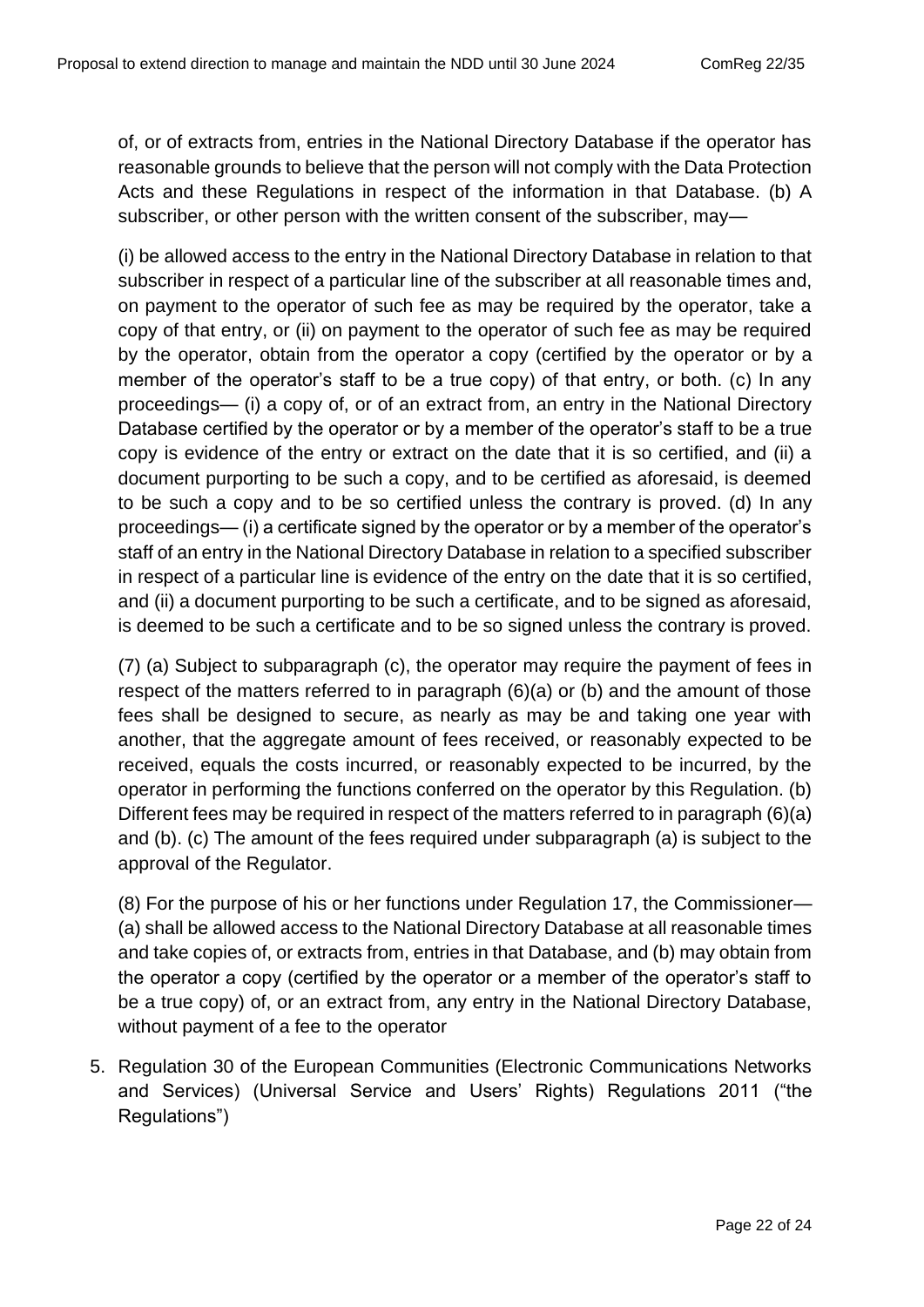*The Regulator may, for the purpose of further specifying requirements to be complied with relating to an obligation imposed by or under these Regulations, issue directions to an undertaking to do or refrain from doing anything which the Regulator specifies in the direction.*

#### **The Code**

**6.** European Electronic Communications Code, Article 112 **Directory enquiry services** 

1. *Member States shall ensure that all providers of number-based interpersonal communications services which attribute numbers from a numbering plan meet all reasonable requests to make available, for the purposes of the provision of publicly available directory enquiry services and directories, the relevant information in an agreed format, on terms which are fair, objective, cost oriented and nondiscriminatory.* 

*2. National regulatory authorities shall be empowered to impose obligations and conditions on undertakings that control access to end-users, for the provision of directory enquiry services, in accordance with Article 61. Such obligations and conditions shall be objective, equitable, non-discriminatory and transparent.*

7. The European Union (European Electronic Communications Code) Regulations 2022 (publicly available draft on gov.ie)

#### **Draft Regulation 95 (3)**

*Subject to Regulation 14 of the Privacy and Electronic Communications Regulations and for the purposes of this Regulation, a person that may be required to do so by the Regulator shall keep a record (to be known as the National Directory Database) of all subscribers of voice communication services in the State, including those with fixed, personal and mobile numbers who have not refused to be included in that record, and shall meet all reasonable requests for access to any information.*